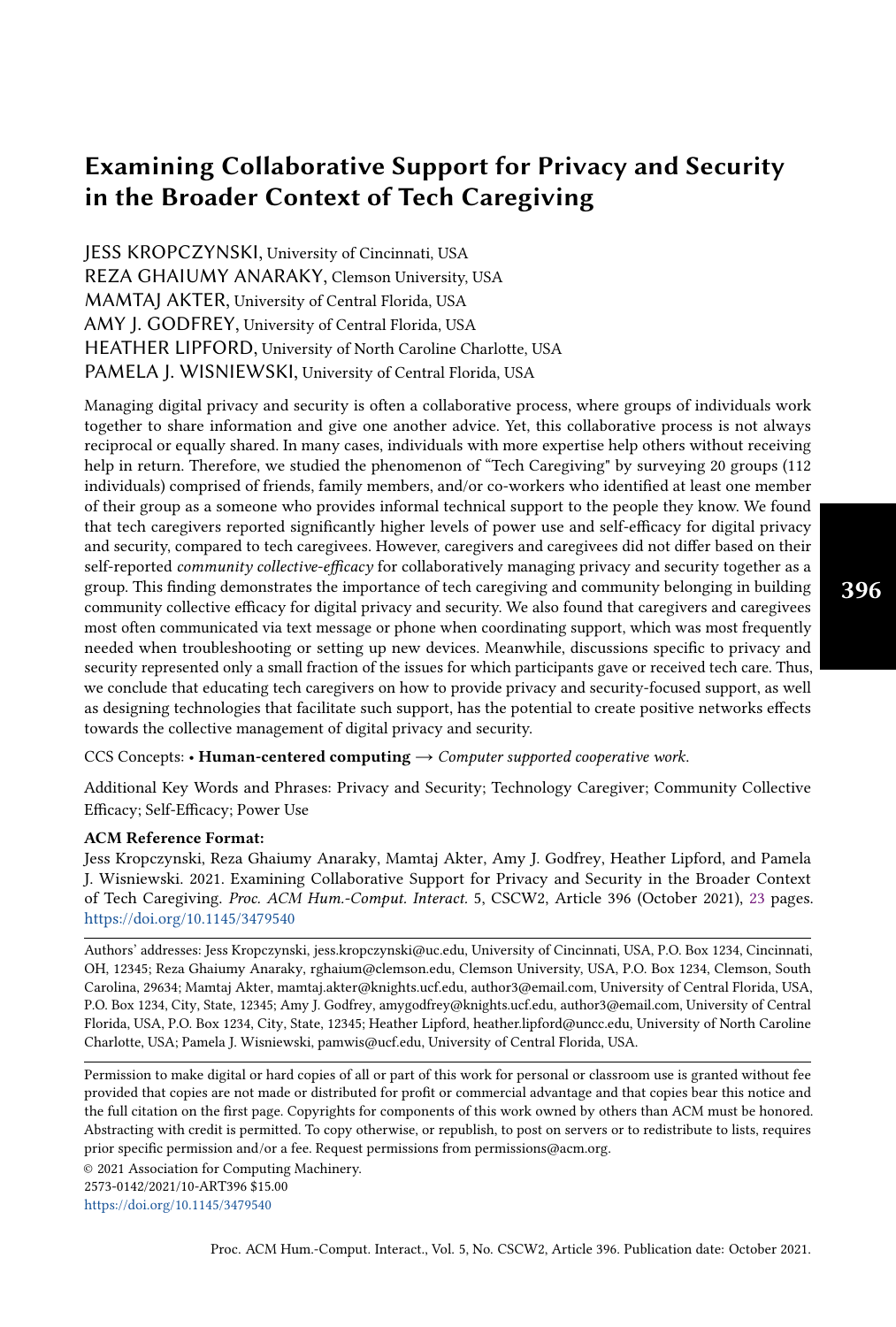### 1 INTRODUCTION

Mobile devices have placed computing technology in the hands of nearly every person in the U.S. [\[38\]](#page-22-1). Yet, a 2019 Pew Research study [\[6\]](#page-20-0) found that most adults in the U.S. report having a lack of control over their data privacy and are concerned about how their digital information is being used by third-party entities. Pew Research [\[49\]](#page-22-2) also recently uncovered that the majority of U.S. adults have significant knowledge gaps when it comes to their digital privacy and security. For instance, only 28% of adults surveyed could correctly identify an example of two-factor authentication, and only 24% were familiar with the concept of private browsing [\[49\]](#page-22-2). The report also found that younger adults (ages 18-29) were significantly more likely to answer questions about digital privacy and security correctly, compared to older adults (ages 65 and older). The lack of general knowledge around digital privacy and security, combined with the prevalent use of personal digital devices, creates a critical need for innovative approaches that fill knowledge gaps in a way that helps protect individuals from potential privacy and security threats.

As such, researchers have begun to identify the importance of social support in managing individual and collective digital privacy and security (e.g., [\[18,](#page-21-0) [19,](#page-21-1) [35\]](#page-22-3)). Several studies have demonstrated that social influence plays an important role in gaining knowledge and also changing an individual's privacy behaviors [\[23,](#page-21-2) [28,](#page-21-3) [45\]](#page-22-4). Others have examined how trusted communities of family and friends can help support and oversee security and privacy management [\[3,](#page-20-1) [13,](#page-21-4) [47\]](#page-22-5). Much of this work relates to research that has identified how loved ones help one another with technology advice and support more generally, a concept we refer to in this paper as "tech caregiving." We build upon both of these sets of literature to examine collective security and privacy management within the concept of tech caregiving within small networks of trusted family, friends, and co-workers.

The characteristics of tech caregivers and how they give and receive support related to digital privacy and security is an under-explored and worthwhile topic of research. Tech caregiving does not require formal training, nor direct acknowledgment of the position, as people take on this role for varying reasons [\[48\]](#page-22-6). Yet, research has also found technology expertise as a prerequisite that must exist within an individual's network for such social resources and processes to be effective in security and privacy management [\[31\]](#page-21-5). Thus, we aim to examine the collaborative practices for managing digital privacy and security that involve asymmetric relationships between people who help (or may not help) one another manage digital privacy and security. We also study the role of tech caregivers more broadly in building community collective efficacy for privacy and security, which is the capacity of a community to collaboratively perform a shared task [\[10,](#page-20-2) [11,](#page-20-3) [31\]](#page-21-5), which in our case, would be managing digital privacy and security decisions together.

- RQ1: What are the unique characteristics of tech caregivers, and how do tech caregivers differ from those who act primarily as tech caregivees?
- RQ2: How does tech caregiving play a role in the formation of community collective efficacy for privacy and security?
- RQ3: How and through what means do tech caregivers provide support and advice to their networks?

To answer these research questions, we conducted a web-based survey with 112 people between the ages of 13 and 78. Participants were recruited in 20 self-formed groups of 5-10 individuals who knew one another and had at least one person in the group who identified as a tech caregiver. Participants self-reported whether, to whom, in what capacity, and through what means they played the role of a tech caregiver or caregivee as it related to making online privacy and security decisions. To examine RQ1, we asked participants to self-report demographic information and their perceptions-based constructs that have been correlated with privacy and security outcomes in past literature: 1) self-efficacy: an individual's perceived personal capacity to complete a task [\[7\]](#page-20-4), power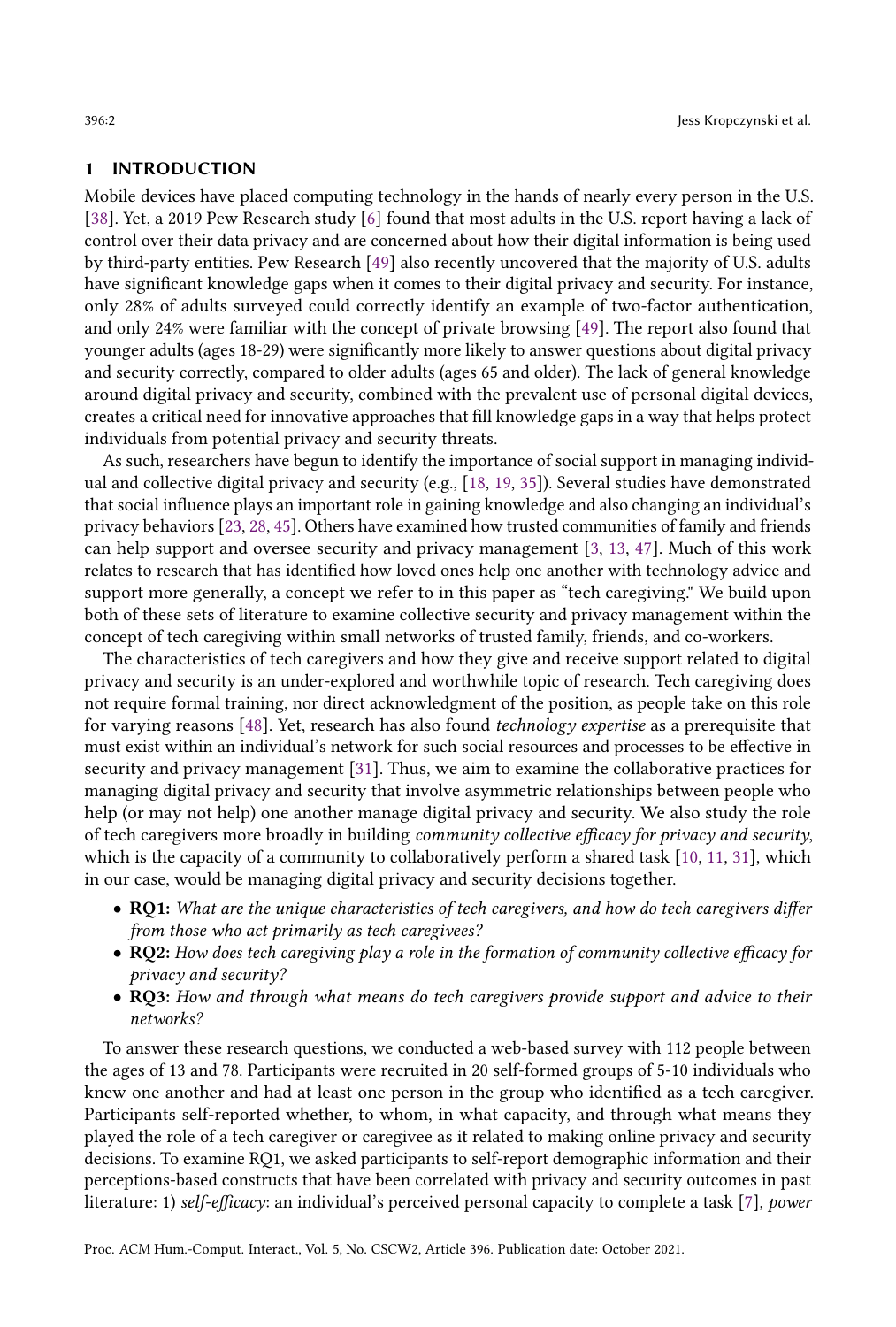usage: an individual's propensity to be a proactive technology user that explores all customization options [\[46\]](#page-22-7), sense of community belonging: an individual's perceived connection to their community [\[11\]](#page-20-3), and community collective efficacy: an individual's perception of the community's collective capacity to achieve a task together [\[31\]](#page-21-5). We present descriptive statistics and between-group mean differences on these demographic characteristics and constructs to illustrate the unique characteristics of tech caregivers versus caregivees. To address RQ2, we conducted an exploratory path analysis to examine the significant relationships between these constructs, using community collective efficacy for privacy and security as our outcome variable. For RQ3, we asked participants to report on how and through what means they provided tech support within their group and qualitatively analyzed their open-ended responses.

Overall, we found that tech caregiving was a fluid role, where some participants both gave and received tech care. We also found that many groups and individuals had more than one tech caregiver. While older adults did tend to be caregivees rather than caregivers, younger demographics were also caregivees, such as emerging adults. For RQ1, We report on the characteristics and differences between tech caregivers and caregivees to better understand these two groups and the interactions between them. For instance, we measured power usage (the extent to which users are eager to adopt and use new technologies [\[46\]](#page-22-7)), self-efficacy (one's capacity to perform privacy and security tasks [\[31\]](#page-21-5)), sense of community (being part of a particularly group [\[11\]](#page-20-3), and community collective efficacy for privacy and security (the capacity and willingness to intervene on behalf of one's community [\[31\]](#page-21-5)). We found that tech caregivers reported significantly higher levels of power usage and self-efficacy for privacy and security than caregivees. However, caregivers and caregivees did not significantly differ in terms of community belonging and community collective efficacy, suggesting that being part of the community may have bolstered their collective capacity for making privacy and security decisions as a group.

For RQ2, we found that sense of community belonging was a significant factor in predicting higher levels of community collective efficacy for privacy and security. Tech caregiving moderated the relationship between power use and community belonging, such that caregivers who gave support to more people and who had a higher score on power use had a higher sense of community belonging. Self-efficacy also positively predicted power use. For RQ3, participants reported giving and getting support primarily through text messaging and phone calls. The most common types of support given and received were troubleshooting problems and getting help setting up new devices. This finding demonstrates how privacy and security support is often implicitly embedded in more general support-related tasks, such as setting up a new technology or troubleshooting when problems occur. Interestingly, while our study was framed around tech caregiving for digital security and privacy, our qualitative results, which focused more generally on tech caregiving, demonstrate how security and privacy management is practiced implicitly during more generalized tech support, rather than as an explicit task in and of itself. Thus, a key implication of our work for the security and privacy community is to situate social support for security and privacy management within the broader context of tech caregiving. Further, our findings regarding the characteristics of tech caregivers and caregivees, as well as the kinds of technology support given and received are applicable beyond the security and privacy community.

#### 2 BACKGROUND

In this section, we first unpack the concept of tech caregiving and synthesize the related work in this space. We then relate this concept to the domain of digital privacy and security to demonstrate how our work contributes to this broader research domain.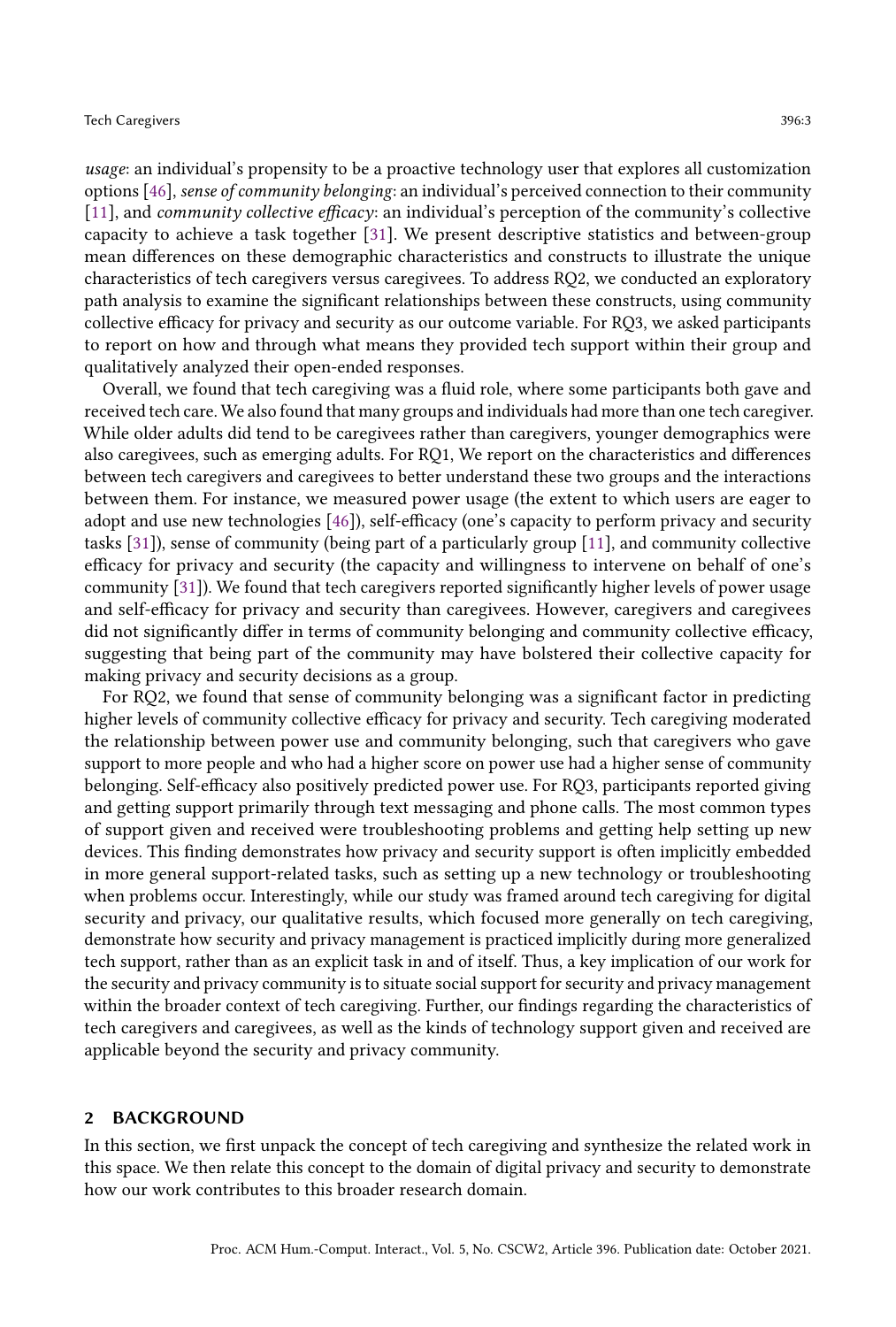#### 2.1 Providing Technology Support for the People We Care About

While the term "tech caregiving" appears to be relatively new [\[1,](#page-20-5) [2\]](#page-20-6), the idea that people give support and advice about technology to the people they care about is not a novel concept. Early work by Dourish et al. [\[22\]](#page-21-6) found that many people ask friends and family for technological help rather than seeking out professional support. A cohesive theme in the HCI literature has been the focus on providing tech care in family-based settings. For instance, Correa et al. [\[14\]](#page-21-7) showed how children take on the job of influencing their parents' use of technology and become internet guides in their families, especially for older adults who were not raised in a digital environment or were not exposed to these technologies through school or peers. Similarly, Kiesler et al. [\[29\]](#page-21-8) explored the process by which a family member with comparatively higher technical skill, most often a teenager, became what they described as the 'family guru,' the person in the family to whom the rest of the family turned for technical help, and found that they benefited from their roles. The family guru influenced how the household adopted technology and represented an important link between households and computer support. For instance, Grinter et al. [\[26\]](#page-21-9) explored how two-adult family households set up and supported complex networking technologies and discovered one member of the household took on the role of "system administrator". Poole et al. [\[40\]](#page-22-8) studied users' (i.e., 'helpers') motivation for giving technology assistance and found that many provided technical support primarily out of a sense of obligation to people for which they cared (e.g., elderly parents or children). Helpers assisted others in everyday technology support, such as computer or internet use, but reported that while providing help was initially satisfying, that feeling faded as problems became mundane and free time became scarce. Although tech caregiving has been shown to provide benefits for those who receive help [\[15\]](#page-21-10), as well as those who provide help, it presents some unique challenges in terms of a sustained motivation for continuous and sustained care. We seek to expand upon this work by examining the informal community of caregivers and caregivees specifically in the domain of privacy and security.

A trend in the tech caregiving literature, especially as it relates to providing oversight for digital privacy and security, is that it tends to focus predominantly on the need to provide support to older adults. For instance, Zhao et al. [\[52\]](#page-22-9) created a novel interface where elders could use a simple remote control to trigger a request to a 'helper', who would then perform computer-based tasks, such as placing a Skype call for them. Their approach significantly reduced frustration levels of the older adults and overall time to complete the task. Similarly, Mendel and Toch [\[34,](#page-22-10) [36\]](#page-22-11) proposed a framework for providing social help to older adults for managing their privacy and security in mobile contexts. They found that relatives were the support group most likely to be motivated to help and that familiarity with the older relative's preferences was key to providing meaningful support. More recently, McDonald et al. [\[33\]](#page-21-11) studied how older adult couples made consensual choices together about safety settings for online activities in a way that accounts for cognitive decline, autonomy, and collaborative management of shared assets. These studies make it clear that older adults need and can benefit from technology support and oversight, particularly when it comes to digital safety, privacy, and security. Indeed, Gen X and Older Millennials are more likely to provide tech support, while older adults are more likely to be on the receiving end of tech care [\[48\]](#page-22-6). Yet, a potential limitation of this framing is an over-emphasis on providing tech care to older adults could lead to gaps in providing tech care more generally to others who could also benefit from it. Therefore, we contribute to this literature by studying a wider range of people (e.g., parents, children, older adults, friends, co-workers, etc.) who may provide and/or benefit from the tech care of another. Further, we contribute to the growing body of literature on informal tech support provided by and given to loved ones for the purpose of protecting their online privacy and security.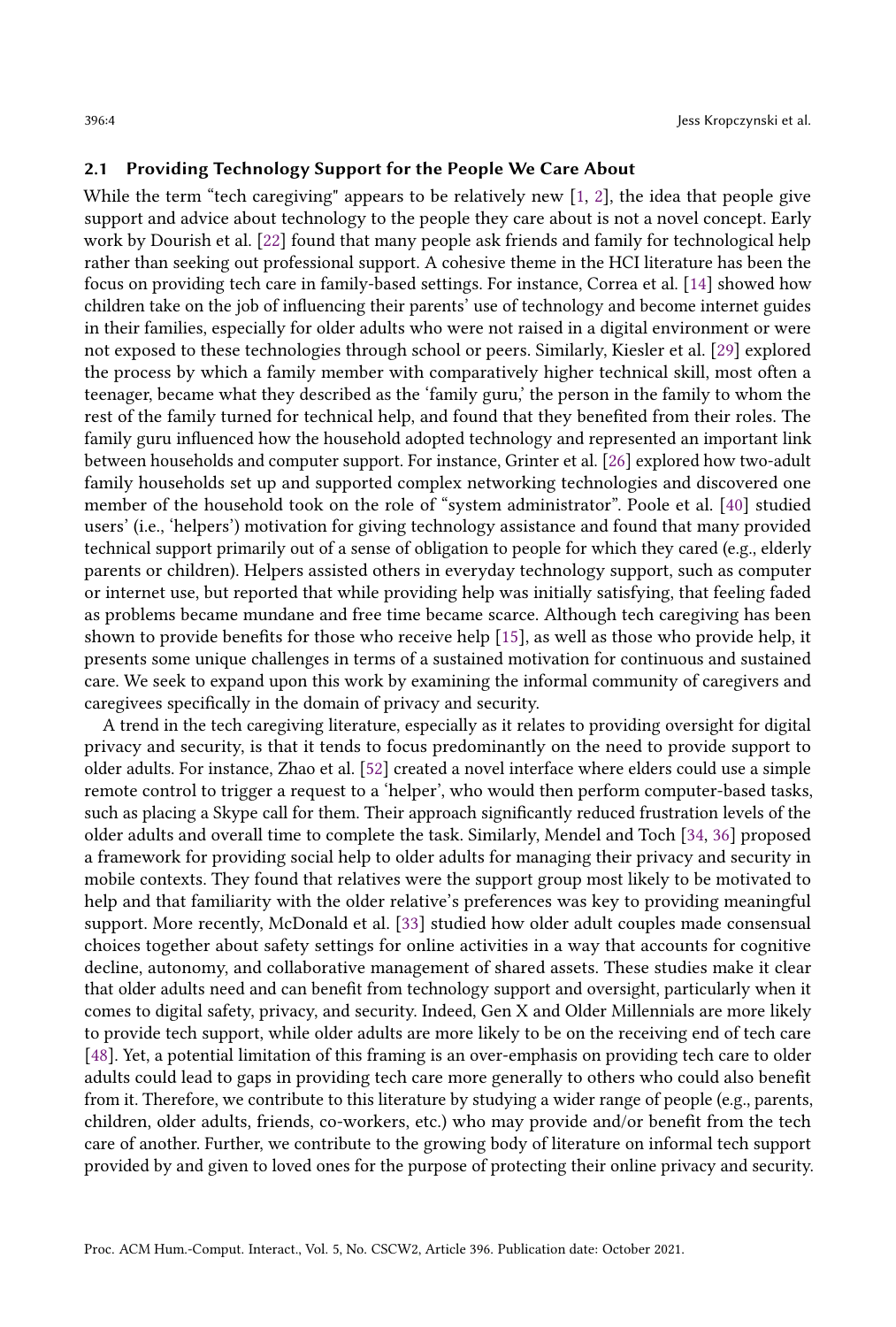#### 2.2 Using a Community-based Approach for Managing Digital Privacy and Security

In the field of digital privacy and security, much research has focused on raising individuals' awareness of security and privacy threats and protective behaviors through mechanisms such as improved security and privacy notices, training tools, or developing user-friendly security systems [\[4,](#page-20-7) [5,](#page-20-8) [51\]](#page-22-12). However, a recent study [\[49\]](#page-22-2) found that users often face difficulty managing many security and privacy tasks on their own and may benefit from seeking advice from others. Therefore, networked privacy researchers have shifted attention to studying collaborative and community-based approaches to help people manage their digital privacy and security together [\[18,](#page-21-0) [20\]](#page-21-12).

A number of researchers have identified ways that people already take such a collaborative approach [\[37\]](#page-22-13). For example, Rader et al. found that people learn about security from the informal stories they hear from friends and family [\[41,](#page-22-14) [42\]](#page-22-15). Redmiles et al. [\[43\]](#page-22-16) also found that people trust and adopt privacy advice when it comes from trusted colleagues, family members, and friends. People then pass that knowledge onto others in their networks, such as the stories told to them by others [\[41\]](#page-22-14). Das observed that technology users often communicate with their friends and family to learn about privacy threats and preventative strategies [\[18\]](#page-21-0), and pass along security warnings to others whom they care about. Thus, social influence can have an important impact on people adopting privacy and security practices. Mendel et al. [\[35\]](#page-22-3) examined how the source of security information affected the behavioral intention of technology users to change their privacy behaviors. Their study revealed that people with low self-efficacy on privacy matters were more open to adopting privacy practices when their social network influences them. Das et al. [\[19,](#page-21-1) [20\]](#page-21-12) found evidence that an individual can be motivated to adopt a security feature merely by viewing how many of their friends used that feature, which is referred to as social proof. Similarly, Tabassum et al. [\[47\]](#page-22-5) sought to understand users' perspectives about privacy and trust in connection to sharing smart home devices with individuals living outside of the home and discovered that smart device owners took a community-based approach to the safety and care of their home. Altogether, a collaborative approach to privacy and security management can be beneficial based on the members who make up the community [\[12\]](#page-20-9) and their relationship with each other.

Despite this evidence that social processes influence users' security and privacy behaviors, few researchers have examined frameworks or interventions to utilize such processes for aiding decision making. One exception is the work by Chouhan et al. [\[13\]](#page-21-4), which proposed a community oversight model of groups of users collaboratively supporting each other in privacy and security management. They examined this model in a formative study of the features of a mobile application that would allow users to support others in their community in mobile app privacy and security decisions. Participants regularly conceptualized their community as trusted friends, family, and co-workers who could help them with their decisions. Thus, we build upon this notion of community to examine how such groups of users with differing technology knowledge can share and receive support related to digital privacy and security.

#### 3 METHODS

To examine our research questions of tech caregiving, we conducted a survey study, recruiting small communities of users where at least one identified as a tech caregiver. We drew upon the concepts of community from Chouhan et al. [\[13\]](#page-21-4) to target small groups of trusted users who know each other. We now describe our recruitment, survey design, and data analysis methods in detail.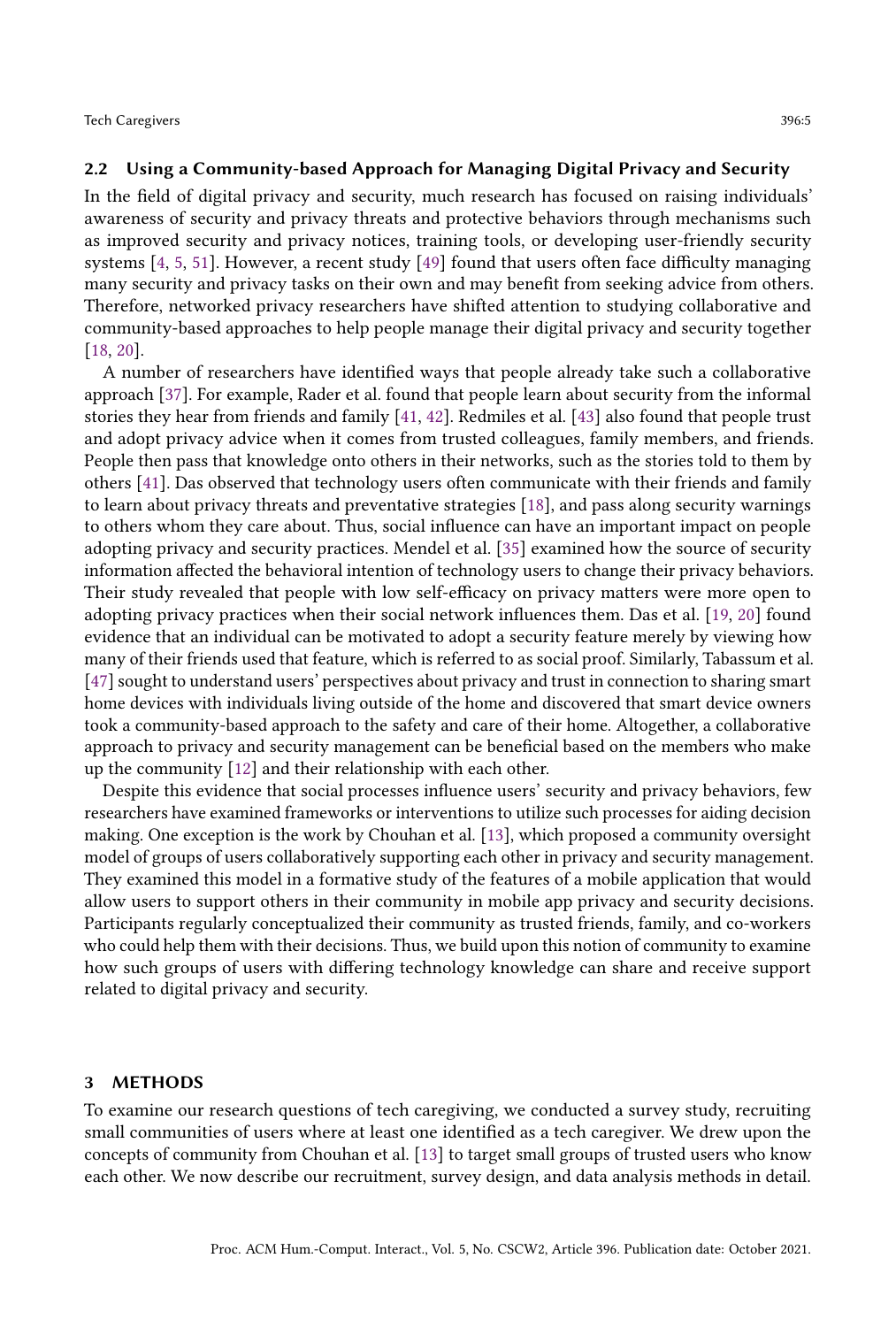# 3.1 Study Overview

To study the collaborative and often asymmetrical process of tech caregiving, we recruited small (5-10 individuals), self-organized groups of people who knew each other personally and identified at least one of the group members as a "tech caregiver", someone who helps other people they know maintain or troubleshoot technology issues, such as helping them with the privacy and security of their digital devices. Groups' members could be of any age, but participants under the age of 18 were required to obtain consent from their parent, who had to participate in the study with them. To ensure some level of technology use, we also required that participants own a smartphone. The study was presented to the participants as an effort to understand how they discuss online privacy and security management. We also stated that the purpose of the study was to help our team develop a smartphone app for friends and family members to collectively manage their online privacy and security. After participants were screened for eligibility and consented to participate in the study, they were individually directed to complete a web-based survey administered through Qualtrics. An individual's survey responses were not shared with the members of their group. Upon at least five members of the group completing the survey, participants were each compensated with a \$10 Amazon gift card. The study was approved by the Institutional Review Boards (IRBs) of the universities who administered the study. Data collection began in August 2019 and completed in May 2020. It took participants approximately 20 minutes to complete the survey.

# 3.2 Survey Design

The survey was sub-divided into the following sections: 1) characterizing the nature of the relationships between group members, 2) the types of advice given or received, as well as the means through which this communication was facilitated, 3) community-level factors (i.e., sense of community belonging and community collective efficacy), individual-level factors (i.e., self-efficacy and power use), and 4) demographic information (i.e., age, gender, education level, and income). We describe each of these sections in more detail below. The full survey can be found in the supplemental materials.

3.2.1 Relationships between Group Members. We first ask each group member to describe the interpersonal relationship (e.g., friend, family member, etc.) between themselves and each of the other members in the group, as well as the proximity to others in terms of their home residence. Then, we asked each participant to classify the other members of their group as a tech caregiver (gives tech advice to me) or caregivee (receives tech advice from me). Participants were able to select either option or both options simultaneously, which would indicate a reciprocal relationship. Participants were also asked which topics they typically discuss when they interact with one another and were given the option to select as many of the following that were applicable: entertainment such as games and music, news and alerts, or privacy and security. Examples of activities in each of these categories were described in the survey.

3.2.2 Types of Advice Given and Received. Next, we asked open-ended questions regarding the types of advice or help participants gave or received from other members of their group, as well as how they currently reached out to members in their group to coordinate these efforts. We framed these open-ended questions more generally, to learn more about the kinds of support respondents were participating in, and how that occurred. We asked the the following questions:

- For those that you receive tech support from, please describe the type of advice or help you get from your tech caregiver in the space below. (Could include things like setting up new devices, considering app settings on a smartphone, or fixing problems that come up with a specific device.)
- If you have technology issues, how do you currently reach out to your tech caregiver for help?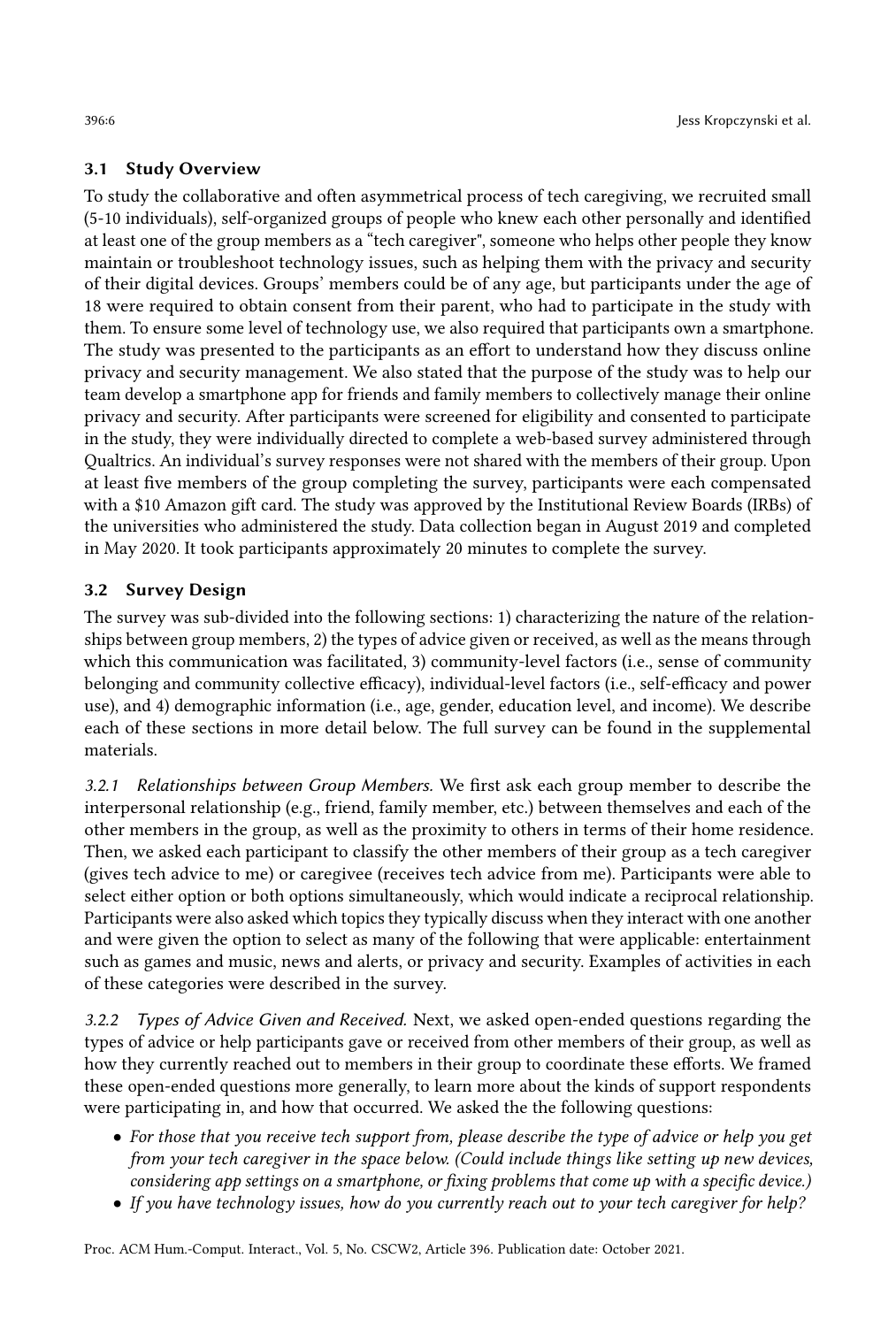- For those that you provide tech support to, please describe the type of advice or help you provide. (Could include things like setting up new devices, considering app settings on a smartphone, or fixing problems that come up with a specific device.)
- When people have technology issues, how do they currently reach out to you for help?

3.2.3 Community-level Factors: Community Collective Efficacy and Sense of Community Belonging. Next, we measured several pre-validated constructs related to salient community-level and individual-level factors (included in supplemental materials). Community collective efficacy refers to mutual trust and solidarity among community members, as well as the willingness to intervene on behalf of the common good [\[11\]](#page-20-3). Carroll et al. defined community collective efficacy as an extension of an individual's self-efficacy [\[7\]](#page-20-4). This scale measures the capacity of a group or community in performing a shared task collaboratively. We utilize a pre-validated version of this construct to measure each group's perceived collective capacity to manage privacy and security together [\[31\]](#page-21-5), which was previously used in a study of privacy and security support for older adults. Individual items were phrased as a challenge or achievement in privacy and security management, in a collective capacity (e.g. "Our community can provide information for people with different interests and needs when it comes to online privacy and security decision-making."). The composite score of this scale was used to examine an individuals' perception of community capacity to manage privacy and security together.

Carroll's research [\[10\]](#page-20-2) also revealed that an individual's community collective efficacy is highly correlated with his or her sense of community belonging. A sense of community has been described as "the sense that one was part of a readily available, mutually supportive network of relationships upon which one could depend and as a result of which one did not experience sustained feelings of loneliness" [\[44\]](#page-22-17). In this survey, we utilized Carroll's community belonging scale to measure this construct where each of the variables were used to help us to understand the participant's feelings on how much they matter to each other. Participants were presented the scale items as statements and were asked to rate each on a 5-point Likert scale from 1 (strongly disagree) to 5 (strongly agree), consistent with the way these questions have been presented in previous work.

3.2.4 Individual-level Factors: Self-Efficacy and Power Use. Bandura defined self-efficacy as one's perceived capacity to perform a task [\[7\]](#page-20-4). In our study, self-efficacy was adapted from Bandura's self-efficacy scale [\[7\]](#page-20-4) by limiting the scope of the survey to digital privacy and security (e.g., "I think I am the kind of person who would learn to use best practices for good online privacy and security decision-making."). We were interested to understand how the individual-level factors were related to the community-level factors, particularly community collective efficacy, in the context of tech caregiving.

In addition to self-efficacy, we measured power usage, which is defined as the degree to which an individual is a power user of technology [\[46\]](#page-22-7). Sundar created a scale [\[46\]](#page-22-7) to describe one's level of power usage of those who are more likely to explore all possible customization with their technology, which is applied in our study to examine each users' comfort with technology features. We phrased some items of Sundar's scale with modern technological devices, i.e., we used 'smartphone' instead of 'PDA'. These constructs were also measured on a 5-point Likert scale from 1 (strongly disagree) to 5 (strongly agree).

3.2.5 Demographic Information. Demographic information (i.e., age, gender, education level, and income) was also gathered to help us examine the differing characteristics between tech caregivers and caregivees (RQ1).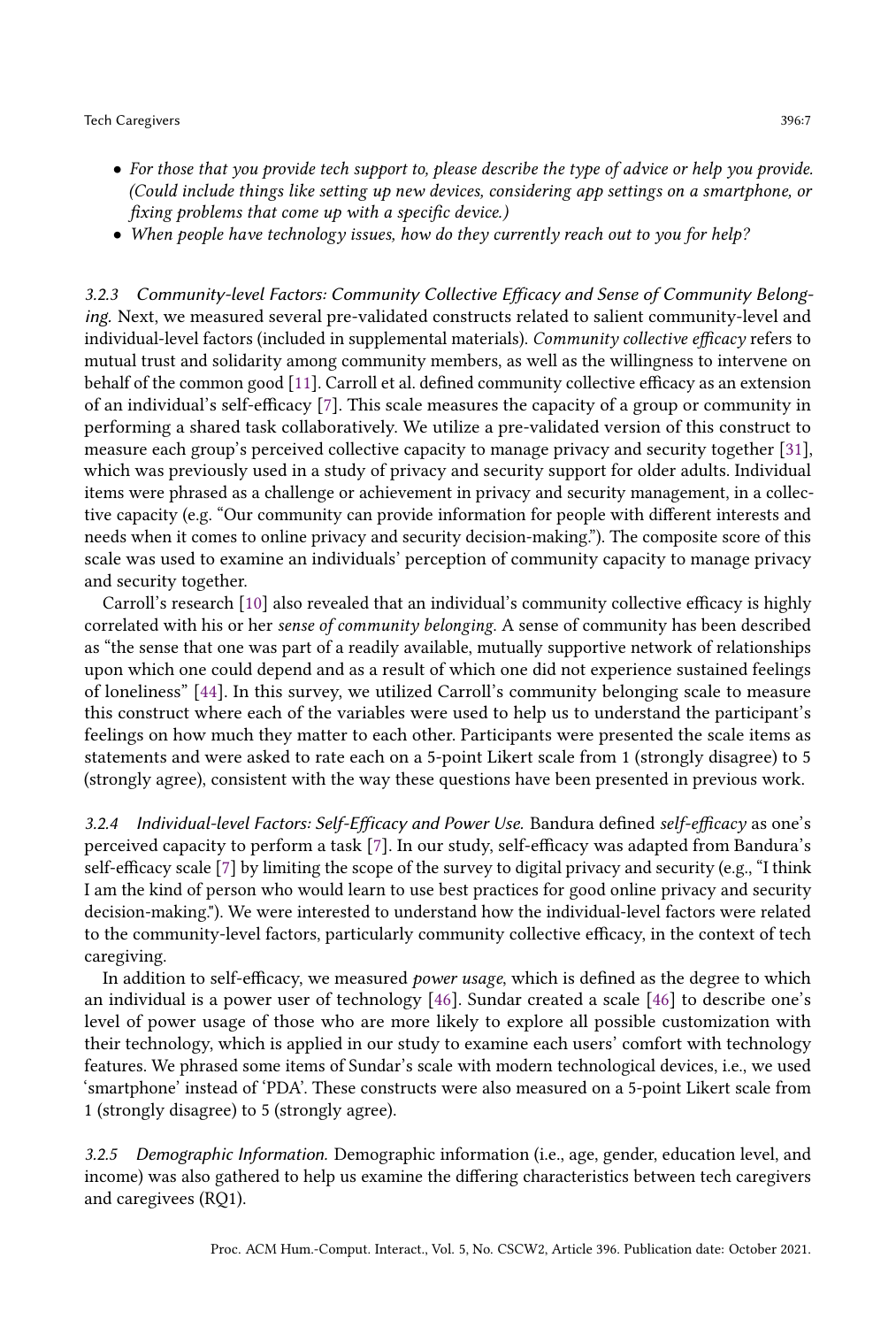### 3.3 Data Analysis Approach

First, we categorized participants as either caregivers or caregivees. If they offered care to more individuals than they received care from, they were categorized as tech cargivers. Those who received more care than they gave were categorized as caregivees. In a few (N=5) cases, participants gave and received an equal amount of technology support. We categorized these participants as caregivers. We then investigated any demographic differences between caregivers and caregivees using chi-square tests. Next, we verified the construct validity of our measures using Cronbach's alpha [\[16\]](#page-21-13) and created sum-scores to represent each construct. We then conducted Shapiro–Wilk tests and found that the sum-scores of the constructs were not normally distributed ( $ps < .01$ ). Therefore, we performed a non-parametric test (2-group Mann–Whitney U-test) to identify significant differences between caregiver and caregivee groups.

For RQ2, we conducted analysis in MPLUS using a saturated path model [\[32\]](#page-21-14) which is useful for identifying significant relationships between model constructs in an exploratory fashion (i.e., when no prior hypotheses are posited) [\[25\]](#page-21-15). We modeled all direct, moderating, and mediating effects of tech caregiving on and between all of our constructs. As shown in [Figure 1,](#page-11-0) non-significant paths were trimmed from the model. As to not reduce the statistical power of the model given our modest sample size [\[21\]](#page-21-16), we chose to retain the numerical value (i.e., the number of group members for whom a participant provided tech care), rather than the dichotomous variable (i.e., tech caregiver vs. tech caregivee). Since our DVs were not normally distributed, we used a MLR estimator which is robust to non-normality. We graphed statistically significant moderating effects identified in our model, and included non-significant, yet interesting, trends we observed in the data as part of our discussion on future research directions worthy of additional exploration.

To answer RQ3, we conducted a thematic qualitative analysis [\[8\]](#page-20-10) to understand how tech caregivers offer advice and support to their social networks. First, we familiarized ourselves with the data to generate initial codes and understand the variance within the interview responses. During this process, we took note of common themes that emerged from responses. The final codebook was divided into two categories: 1) the types of advice group members received or offered, which was sub-divided into seven separate codes (i.e., troubleshooting, device setup/new device explanation, settings, suggestions, new application setup/explanation, security, and other), and 2) the different modes of communication the participants used to share this advice or support, which was divided into six codes (i.e., text message, phone, face-to-face, messaging apps, video/video share, and email). Given the open-ended nature of the responses, participants often gave more than one type of advice and/or modes of communication; therefore, these responses were double-coded, making the final count in each category often greater than the total number of participants. Next, we describe how we recruited the participants who took part in our study.

#### 3.4 Participant Recruitment

We recruited a total of 112 participants that were associated with 20 different groups of caregivers and caregivees. For the most part, all invited members of each group responded and completed the survey. We recruited participants through word-of-mouth, fliers shared with local community organizations and posted at local businesses, and university-based listservs. For instance, members of our research team contacted community organizations, such as parent-teacher associations of local high schools and neighborhood associations, and shared fliers with leaders of these groups to share with their members. Fliers were also posted on public bulletin boards in local shops and in the public library. We also emailed the undergraduate and graduate listservs of a large Computer Science Department in the Southeastern United States. Our rationale was that Computer Science majors would likely be part of the demographic of tech caregivers.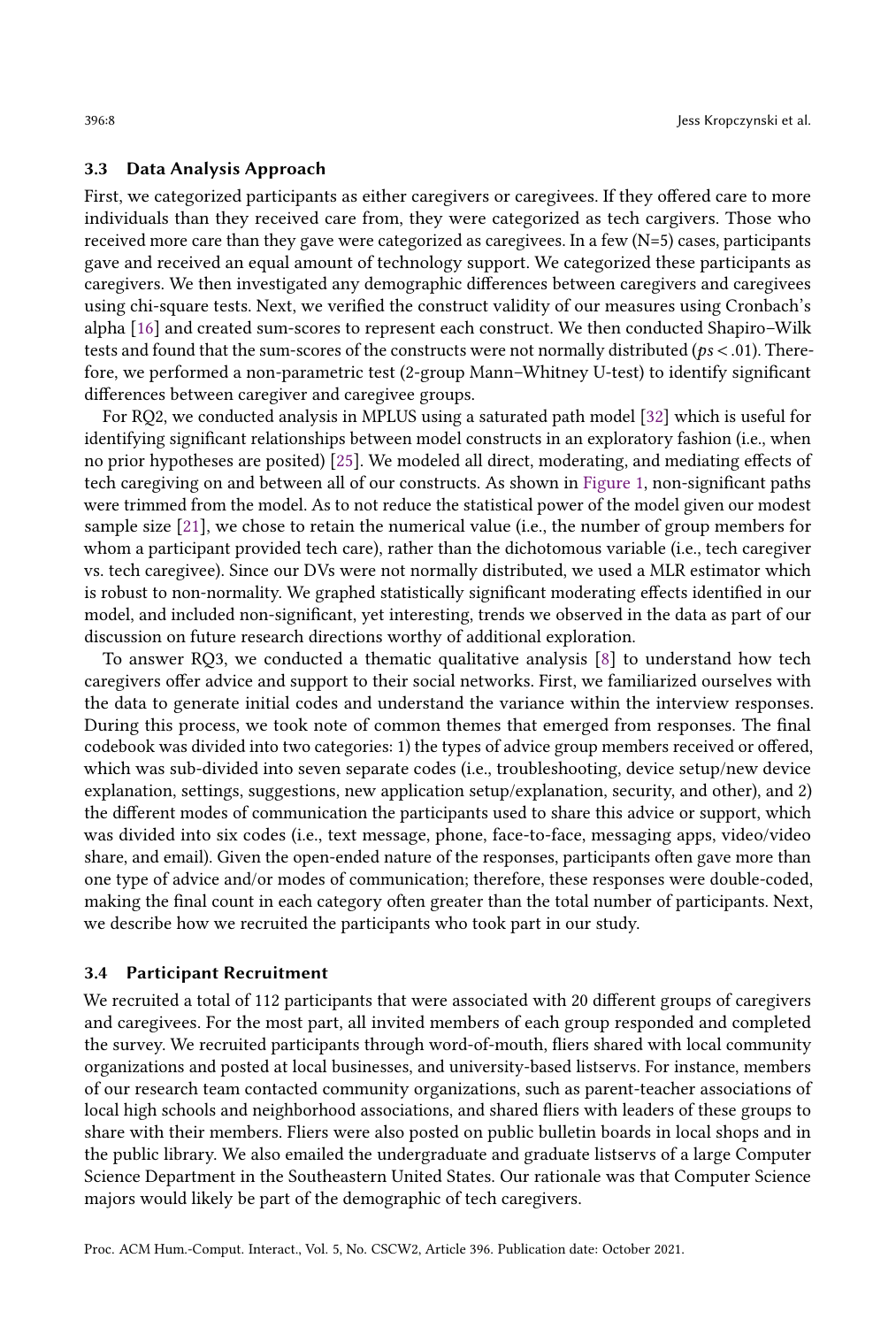<span id="page-8-0"></span>

|                                        | N              | %        |  |  |  |  |
|----------------------------------------|----------------|----------|--|--|--|--|
| Total no. of groups                    | 20             | 100      |  |  |  |  |
| Composition                            |                |          |  |  |  |  |
| Friends Only                           | 8              | 40       |  |  |  |  |
| Friends and Family                     | 5              | 25       |  |  |  |  |
| Family Only                            | 3              | 15       |  |  |  |  |
| Coworkers/Team members                 | $\overline{c}$ | 10       |  |  |  |  |
| Other                                  | 2              | 10       |  |  |  |  |
| Size of Group                          |                |          |  |  |  |  |
| 5 members                              | 13             | 65       |  |  |  |  |
| 6 members                              | 5              | 25       |  |  |  |  |
| 7 members                              | 0              | $\Omega$ |  |  |  |  |
| 8 members                              | 1              | 5        |  |  |  |  |
| 9 members                              | 1              | 5        |  |  |  |  |
| No. of Tech Caregivers                 |                |          |  |  |  |  |
| 1 Caregiver                            | 6              | 30       |  |  |  |  |
| 2 Caregivers                           | 11             | 55       |  |  |  |  |
| 3 Caregivers                           | 1              | 5        |  |  |  |  |
| 4 Caregivers                           | 2              | 10       |  |  |  |  |
| Proximity of Majority of Group Members |                |          |  |  |  |  |
| Same House                             | 5              | 25       |  |  |  |  |
| Same Neighborhood                      | $\overline{2}$ | 10       |  |  |  |  |
| Same Town                              | 5              | 25       |  |  |  |  |
| Out of Town                            | 7              | 35       |  |  |  |  |
| Combination                            | 1              | 5        |  |  |  |  |

Table 1. Characteristics of groups

As shown in [Table 1,](#page-8-0) we characterized the groups based on their composition (i.e. family, friends, coworkers, and others), the size of the group (ranging from 5 participants to 9 participants), and the number of tech caregivers (ranging from 1 to 4) in each group. Most (40%, N=8) of our groups were composed of friends only, 15% (N=3) of groups were family only, and another 25% of our groups  $(N=5)$  were comprised of both friends and family members. Only  $N=6$  (30%) of the groups had only 1 caregiver, while the remaining had 2 or more. When group members were asked the proximity of their residence in relation to others in the group, 5 groups (25%) contained a majority of group members who lived in the same house, while 7 groups (35%) had a majority that lived in different towns from one another.

# 4 RESULTS

We first present our results by describing the characteristics of the tech caregivers versus caregivees (RQ1). Then, we explore the role tech caregivers play in the formation of community efficacy for privacy and security (RQ2). Finally, we conclude our results by describing the different ways tech caregivers and caregivees coordinate the process of giving and receiving technology support (RQ3).

# 4.1 Characteristics of Tech Caregivers vs. Tech Caregivees (RQ1)

We first characterize our participants based on their demographic characteristics, then highlight the ways in which tech caregivers differ from caregivees.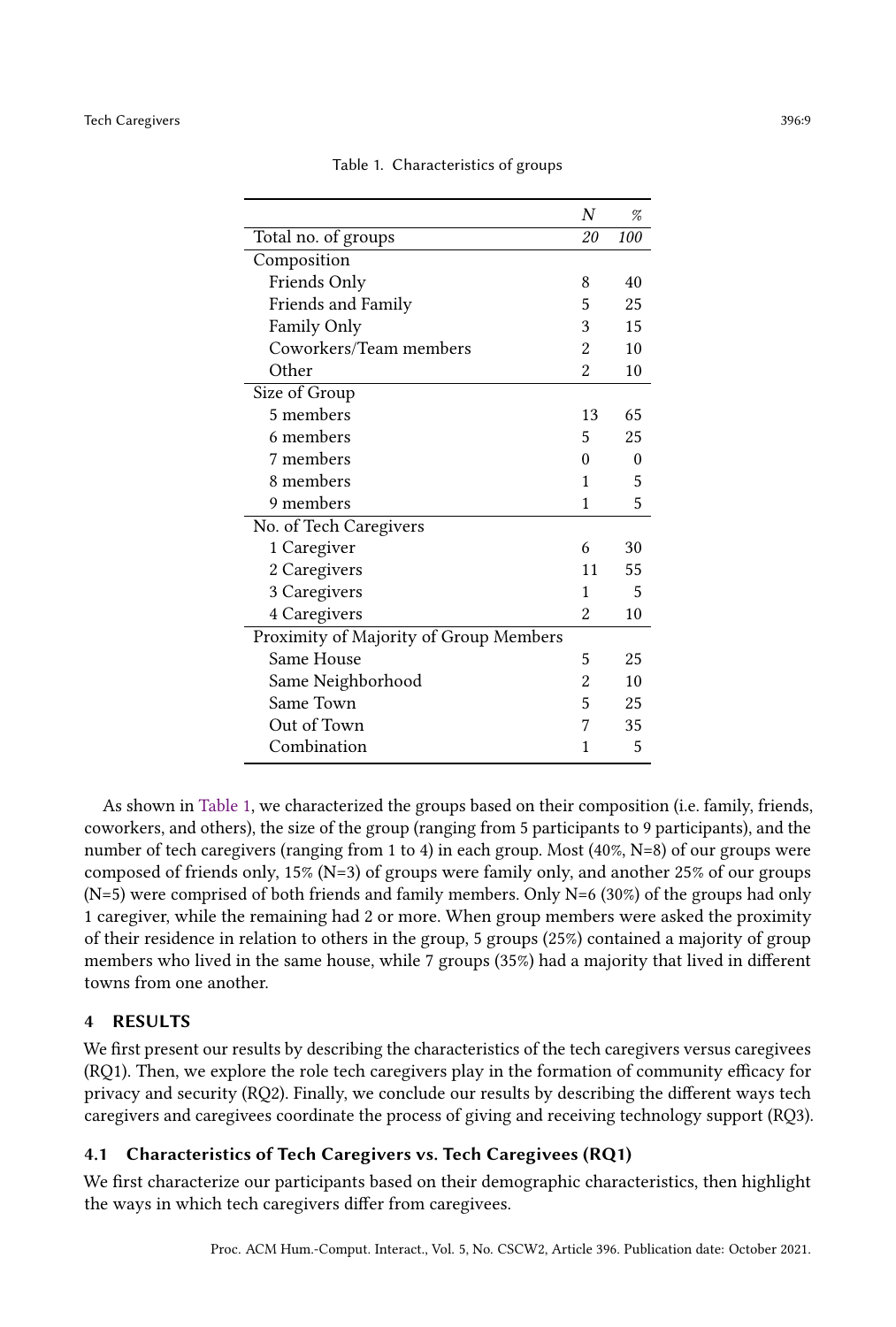<span id="page-9-0"></span>

| Role                    | Tech             |                  | Tech                  |                | Total          |                |
|-------------------------|------------------|------------------|-----------------------|----------------|----------------|----------------|
|                         | Caregivers       |                  | Caregivees            |                |                |                |
| $\overline{N}$          | 41               |                  | 71                    |                | 112            |                |
|                         | $\boldsymbol{n}$ | %                | %<br>$\boldsymbol{n}$ |                | n              | %              |
| Gender                  |                  |                  |                       |                |                |                |
| Female                  | 14               | 34               | 37                    | 52             | 51             | 46             |
| Male                    | 27               | 66               | 33                    | 47             | 60             | 54             |
| Other                   | $\mathbf{0}$     | $\boldsymbol{0}$ | $\mathbf{1}$          | $\mathbf{1}$   | $\mathbf{1}$   | $\mathbf{1}$   |
| Age                     |                  |                  |                       |                |                |                |
| $13 - 17$               | $\mathbf{1}$     | 2.4              | 7                     | 9.9            | $\overline{4}$ | 3.6            |
| 18-24                   | 30               | 73.2             | 37                    | 52.1           | 71             | 63.4           |
| $25 - 34$               | 8                | 19.5             | 6                     | 8.5            | 14             | 12.5           |
| 35-44                   | $\mathbf{1}$     | 2.4              | $\overline{2}$        | 2.8            | 3              | $2.7\,$        |
| 45-54                   | $\theta$         | $\theta$         | 10                    | 14.1           | 10             | 8.9            |
| 55-64                   | $\mathbf{1}$     | 2.4              | $\mathbf{1}$          | 1.4            | $\overline{2}$ | 1.8            |
| $65+$                   | $\mathbf{0}$     | $\boldsymbol{0}$ | 8                     | 11.3           | 8              | 7.1            |
| Education               |                  |                  |                       |                |                |                |
| Primary School          | $\theta$         | $\mathbf{0}$     | $\overline{2}$        | 3              | $\overline{2}$ | $\overline{2}$ |
| High School             | 19               | 46               | 29                    | 41             | 48             | 43             |
| College                 | 14               | 34               | 23                    | 32             | 37             | 33             |
| Masters                 | 8                | 20               | 14                    | 20             | 22             | 20             |
| Doctoral/Professional   | $\mathbf{0}$     | $\boldsymbol{0}$ | 3                     | $\overline{4}$ | 3              | 3              |
| Annual Household Income |                  |                  |                       |                |                |                |
| Less than $$24,999$     | 14               | 34               | 8                     | 11             | 22             | 20             |
| \$25,000-49,999         | $\overline{2}$   | 5                | 12                    | 17             | 14             | 13             |
| \$50,000-74,999         | 5                | 12               | 16                    | 23             | 21             | 19             |
| \$75,000-\$100,000      | 12               | 29               | 14                    | 20             | 26             | 23             |
| More than \$100,000     | 8                | 20               | 21                    | 30             | 29             | 26             |

Table 2. Sociodemographic Characteristics of Participants

4.1.1 Demographic Characteristics. [Table 2](#page-9-0) summarizes the gender, age groups, education, and income of our participants sub-divided by whether they predominantly acted as tech caregivers or caregivees. Out of the 112 who participated in our survey,  $N=41$  (37%) were classified as tech caregivers, and N=71 (63%) were classified as tech caregivees. Among the 41 tech caregivers, N=5 (4%) equally received and provided support to others in their network. Our sample was nearly gender-balanced (46% female and 54% male), but tech caregivers tended to be male (66%), while caregivees were both female (52%) and male (47%). However, this gender difference between tech caregivers and caregivees was not statistically significant  $\chi^2(1) = 2.354$ ,  $p = 0.124$  (we excluded the gender group of 'other' from this analysis due to low N in that group).

While the majority (63%) of our participants were between the ages of 18-24, this demographic was also the largest group of tech caregivers (73%). Only N=2 (5%) of tech caregivers were over the age of 35. In contrast, caregivees were primarily in the age range of 18-24 (52%) but in contrast to caregivers, 27% were also above the age of 45. This suggests a somewhat bi-modal distribution of caregiving to the younger and older members of a group. The 5 tech caregivers who equally gave and received tech support were all (100%) under the age of 25. To study if there were differences in terms of being a caregiver across the age-groups, we categorize ages by teens (13 to 17), younger adults (below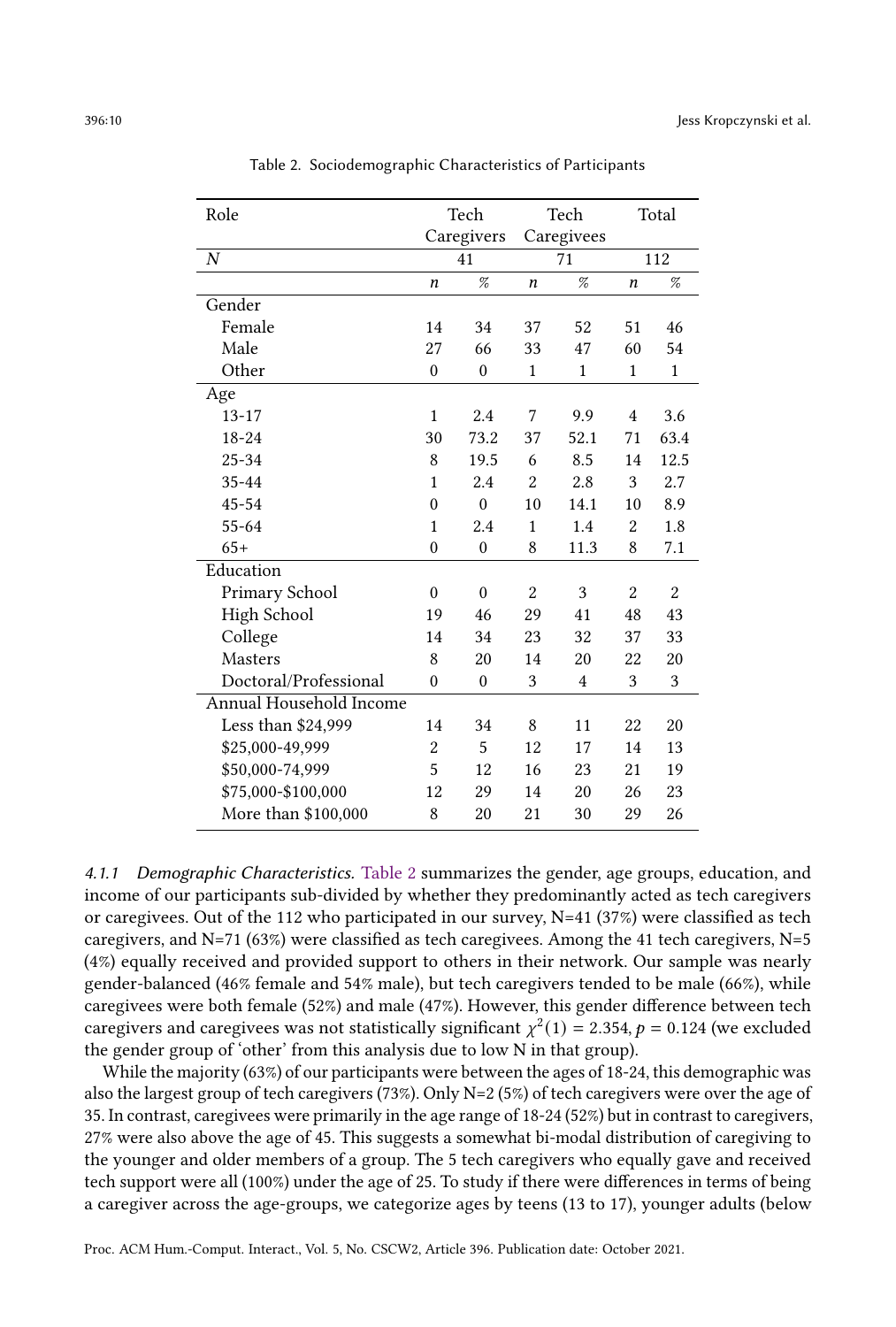35), middle-aged adults (35 to 54), and older adults (above 55). Compared to middle-aged adults, younger adults were significantly more likely to be caregivers than caregivees ( $p = 0.006$ ), and older adults were marginally more likely to be caregivees (only marginally significant— $p = 0.075$ ),  $\chi^2(3) = 61.038, p < 0.0001.$ 

[Table 2](#page-9-0) also describes the education and household income of participants. Tech caregivers were not different than caregivees in terms of completed education (below college vs. college vs. above college),  $\chi^2(2) = 0.065$ ,  $p = 0.968$ . For all tech caregivers and tech caregivees, their annual household incomes all ranged from less than \$24,999 to more than \$100,000. Overall, we found that the group with the lowest income level was significantly more likely to be a caregiver rather than a caregivee compared to other groups ( $p = 0.010$ ),  $\chi^2(4) = 11.680, p = 0.019$ .

4.1.2 Mean Differences between Caregivers and Caregivees. [Table 3](#page-10-0) summarizes the Cronbach's alpha, means, and standard deviations of each of the constructs measured in the survey. All Cronbach's alphas were greater than 0.70, which suggests good internal consistency of our measures. Next, we tested for between-group differences based on these constructs and whether a participant was categorized as a tech caregiver versus caregivee. The means and standard deviations of the constructs for the caregiver and the caregivee groups are reported in [Table 4.](#page-10-1)

<span id="page-10-0"></span>Table 3. Internal Consistency (Cronbach's Alpha) and descriptive statistics of key constructs. Items were measured on a 5-point Likert scale coded from 1 (strongly disagree) to 5 (strongly agree)

| Construct                     | No. items |      | $\alpha$ M   | SD     |
|-------------------------------|-----------|------|--------------|--------|
| Community Collective Efficacy |           |      | 0.89 29.019  | 4.852  |
| <b>Community Belonging</b>    |           |      | 0.89 35.960  | 4.512  |
| Self Efficacy                 | 5         |      | $0.95$ 19.65 | 5.244  |
| Power Usage                   | 22        | 0.83 | 82.857       | 12.154 |
|                               |           |      |              |        |

<span id="page-10-1"></span>Table 4. Mann–Whitney U-test of Caregiver and Caregivee Responses to Key Constructs

| Characteristics               |        |       | Tech Caregiver Tech Caregivee w-value p-value |        |           |             |
|-------------------------------|--------|-------|-----------------------------------------------|--------|-----------|-------------|
|                               | M      | SD.   | М                                             | .SD    |           |             |
| Community Collective Efficacy | 29.083 | 3.937 | 28.942                                        | 5.235  | 1239.5    | 0.719       |
| Community Belonging           | 36.777 | 4.057 | 35.544                                        | 4.682  | 960.5     | 0.133       |
| Self Efficacy                 | 20.585 | 5.572 | 19.078                                        | 5.160  | $1016$ ** | .007        |
| Power Usage                   | 90.073 | 8.406 | 79.118                                        | 11.902 | $648***$  | ${}< 0.001$ |
|                               |        |       |                                               |        |           |             |

 $\text{*p}$  < 0.05; \*\*p < 0.01; \*\*\*p < 0.001

As shown in [Table 4,](#page-10-1) tech caregivers reported significantly higher levels of self-efficacy for privacy and security ( $p = .007$ ) than caregivees. Furthermore, tech caregivers report significantly higher levels of power use ( $p < .001$ ). However, community belonging and community collective efficacy scores were not significantly different across the two groups ( $ps = .133, .719$ ).

# 4.2 Tech Caregivers and Community Collective Efficacy for Privacy and Security (RQ2)

As described in our Methods section, we ran a saturated path model to explore the direct, moderating, and mediation effects between our model constructs. We modeled tech caregiving based on the numeric value of people to whom a caregiver provided support. [Figure 1](#page-11-0) shows the final model,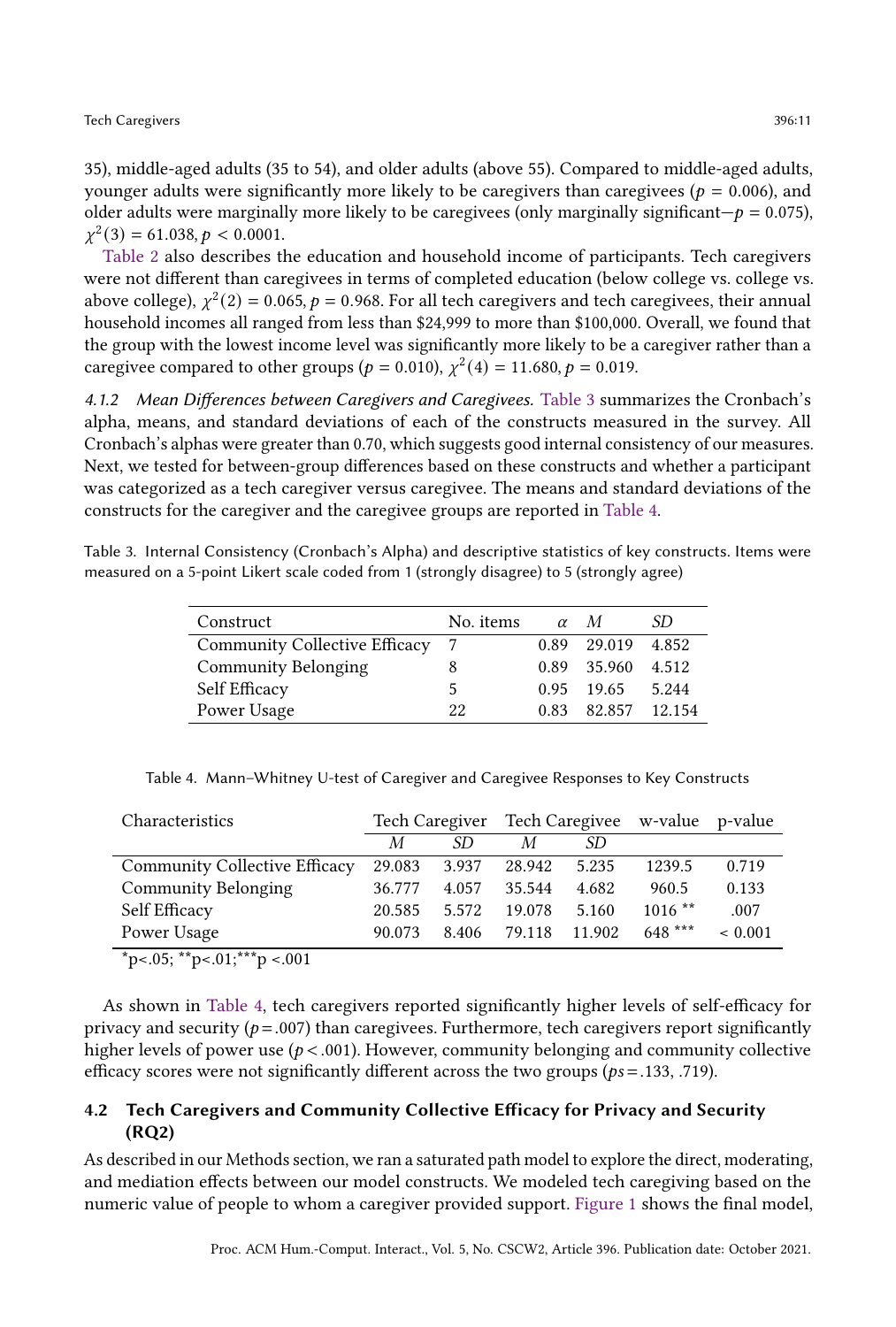where most of the non-significant paths were trimmed from the model except three, which are represented with dashed lines. The path between power use and community belonging was retained due to the significant moderating effect of number of tech caregivees. We kept the two other nonsignificant paths in the model because they contributed to the model fit and have a p-value below 0.1. However, these two paths need additional study with more statistical power to be confirmed. The fit measures suggest a robust fit for this model. Chi-square test suggests that there is not any significant misfit between the estimated and observed correlation matrix ( $\chi^2(8) = 13.288$ ,  $p = 0.1694$ ). Likewise, RMSEA suggests an insignificant misfit of 0.077 ( $p = 0.238$ ). Lastly, CFI = 0.976 and TLI = 0.947 are above acceptable thresholds [\[27\]](#page-21-17).

<span id="page-11-0"></span>

Fig. 1. The path model

In our path analysis, we confirmed our earlier findings that tech caregivers who provided tech care to more people had higher self-efficacy ( $p = .031$ ) and reported higher levels of power use  $(p < .001)$ . In addition, participants who reported higher self-efficacy also had a higher score on power use  $(p=.020)$ . In addition, our results show that community belonging positively predicted community collective efficacy ( $p < .001$ ). Next, we report on the significant moderation effects of providing tech care.

<span id="page-11-1"></span>



(b) The effect of CB on CCE may\* be moderated by the number of tech caregivees one has.

Fig. 2. Interaction effects from [Figure 1.](#page-11-0) \*The moderation effect in Fig. 2b did not reach significance.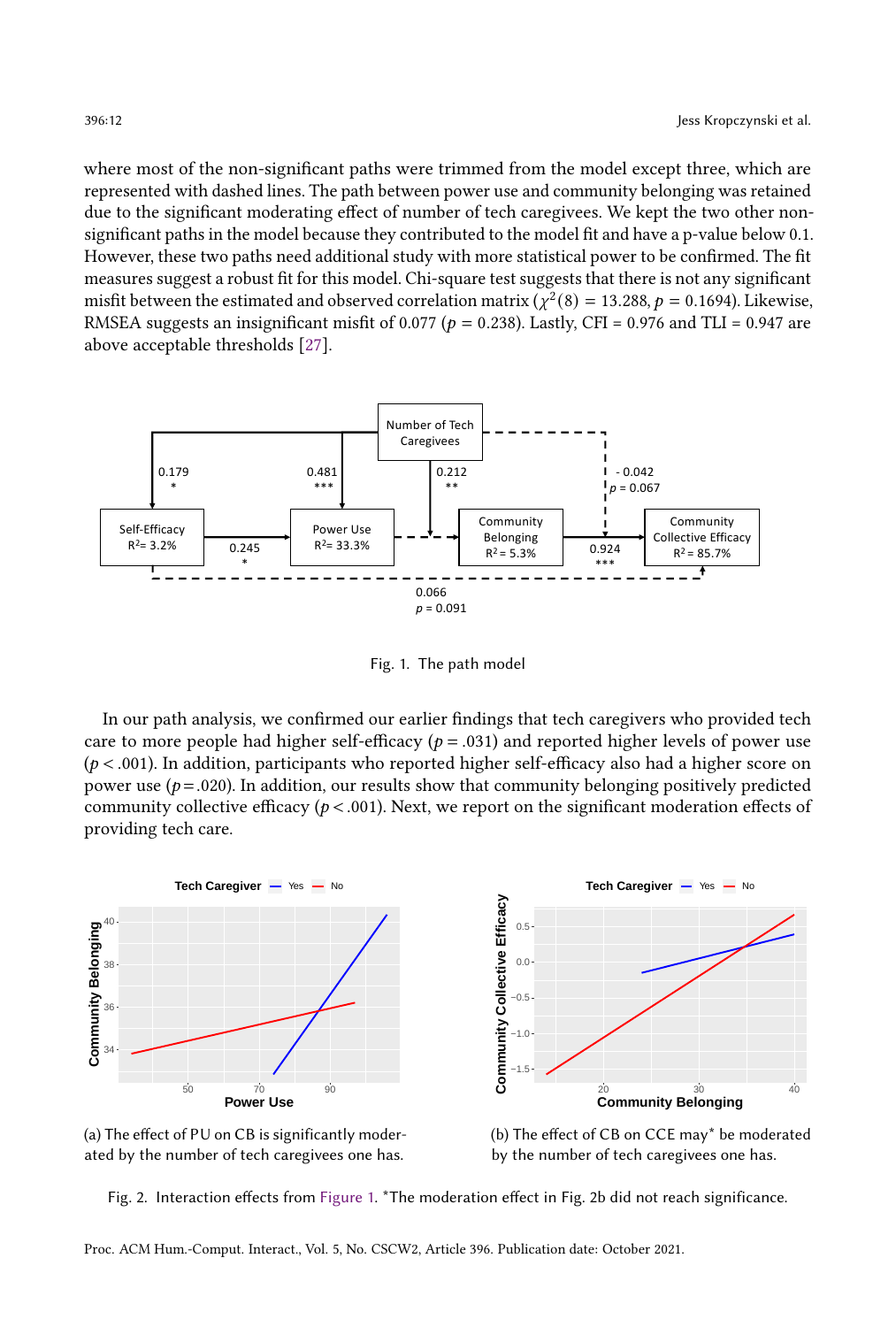The number of tech caregivees significantly moderated the relationship between power use and sense of community belonging. As shown in [Figure 2a,](#page-11-1) being someone who predominantly acted as a tech caregiver strengthened the relationship between power use and sense of community belonging ( $p = .008$ ). In other words, tech caregivers who were also power users had a stronger sense of community belonging than tech caregivees and tech caregivers who were not power users. We also found a trend where caregivees with a strong sense of community belonging report higher levels of community collective efficacy than tech caregivers (see [Figure 2b\)](#page-11-1). This effect, however, did not reach a significant threshold ( $p = .067$ ) but would be useful to explore further in a future study with a larger sample size.

# 4.3 The Ways in Which Tech Caregivers Provide Support (RQ3)

In this section, we present a descriptive account of relationships between group members, the most common types of advice and support tech caregivers gave, and caregivees received. Then, we identify the different ways caregivers and caregivees facilitated this communication. [Table 5](#page-13-0) shows the distribution of our codes divided based on the responses provided by tech caregivers versus caregivees. As mentioned earlier, double-coded responses translated into column sums equalling greater than 100%. Also, since these percentages did not differ significantly by group, we present our qualitative findings for tech caregivers and caregivees together.

# 4.4 Relationships between Group Members

Participants classified the other members of their group as a tech caregiver (gives tech advice to me) or caregivee (receives tech advice from me) wherein it was possible to select either option or both options simultaneously. We observed 196 relationships between participants where one group member reported receiving tech advice from another. Among those, 26 (13%) were reciprocal relationships, wherein participants affirmed that they receive advice from one another. Another way that we qualified relationships was by asking about the topics they discussed on a one-on-one or small group basis with other group members, namely topics related to entertainment, news and alerts, or privacy and security matters, where participants were able to select as many topics as were applicable. In total, participants reported 1,206 interactions and on average, participants each reported 10 interactions (Md. = 11; Min. = 0; Max. = 24). Of those interactions reported, 47% were related to entertainment, 33% were related to news and alerts, and 20% were related to privacy and security.

4.4.1 Types of Advice/Support Given/Received. The most common type of advice participants discussed was troubleshooting (received  $N=45$  (46%); gave  $N=36$  (41%)). Troubleshooting involved problem-solving unexpected issues on an as-needed basis, when participants were unfamiliar with the device or software that they were trying to use:

"Troubleshooting issues for devices I am less familiar with, such as Apple (macOS) and Linux devices" - P12, Male, Age 20, Group 66, Getting Support

The next most common type of advice was assisting with device setup or explaining how to use a new device (received N=40 (41%); gave N=31 (36%)). This support helped participants to understand what a new device was used for, and how to get started using it. Participants also mentioned supporting one another to ensure the set up of their new devices was secure and they were not at risk of security or privacy concerns. This was the most common support needed by caregivees ages 65+ (N=5, 63%). For instance, one participant stated:

"Setting up my iWatch, adjusting my settings for sports and check my heart. The girls make sure my accounts don't get locked up and make sure I can unlock everything if necessary." - P50, Group 10, Male, Age 69, Getting Support.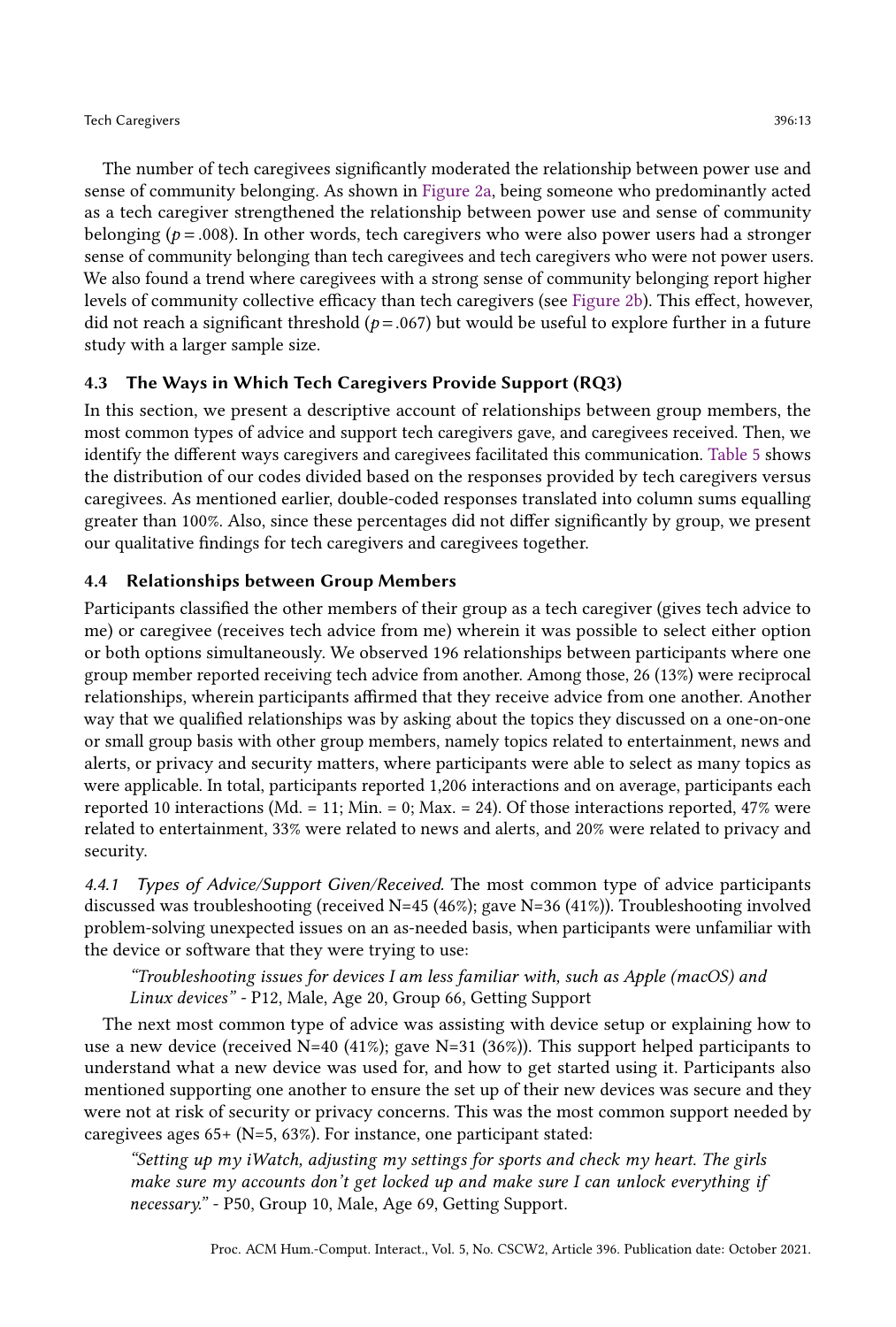<span id="page-13-0"></span>

| $\overline{N}$               |                        | 98 | 87                    |    |  |
|------------------------------|------------------------|----|-----------------------|----|--|
| Characteristics              | <b>Getting Support</b> |    | <b>Giving Support</b> |    |  |
|                              | n                      | %  | n                     | %  |  |
| Types of Advice/Support      |                        |    |                       |    |  |
| Troubleshooting              | 45                     | 46 | 36                    | 41 |  |
| New Device Setup/Explanation | 40                     | 41 | 31                    | 36 |  |
| Settings                     | 17                     | 17 | 19                    | 22 |  |
| Suggestions                  | 16                     | 16 | 16                    | 18 |  |
| Direct Support               | 14                     | 14 | 14                    | 16 |  |
| Security                     | 6                      | 6  | $\overline{2}$        | 2  |  |
| Other                        | 7                      | 7  | 6                     | 7  |  |
| Mode of Communication        |                        |    |                       |    |  |
| <b>Text Message</b>          | 47                     | 48 | 43                    | 49 |  |
| Phone                        | 46                     | 47 | 38                    | 44 |  |
| Face-to-Face                 | 22                     | 22 | 25                    | 29 |  |
| Messaging apps               | 15                     | 15 | 13                    | 15 |  |
| Video/Video share            | 11                     | 11 | 12                    | 14 |  |
| Email                        | 9                      | 9  | 7                     | 8  |  |

Table 5. Communication Among Groups.

The third most common type of advice participants exchanged was on the topic of their devices' settings (received N=19 (22%); gave N=17 (17%)). This was slightly different than the previous category as the settings did not appear to be for new devices, but existing ones. The participants discussed the options available to them to customize the settings on their devices to fit their preferences, as well as securing their settings to maintain their privacy. Participants also stated they received or gave support about various types of suggestions (received  $N=16$  (16%); gave  $N=16$ (18%)), such as what type of phone to buy next, what apps they should or should not download, and what specific settings are most useful. For example:

"Just like the support I receive, my support will usually come in the form of suggestions of apps or settings to try out." -P13, Group 66, Male, Age 20, Giving Support

Another type of caregiving mentioned was giving and receiving direct support (received  $N=14$ (14%); N=14 (16%)), which involved caregivers directly helping caregivees, such as by downloading apps and setting them up, managing account settings, and assisting with use of technology. The following quote is from a participant whose tech caregivers set up and adjusted an app they wanted to use frequently:

"P48 and P49 manage my accounts in its entirety now. Its too much for me to remember how to login on every internet site. I like to get a new phone every other year to keep up with technology. P48 typically finds one that I like and sets it up with me. P49 always adjusts my Bible app for me on wednesday and saturday night so I can just go straight to the pastors notes. If we are having praise and worship outside, one of them usually has to print my sheet music." - P51, Female, Age 71, Group 10, Getting Support

Finally only a few participants mentioned more technical security advice (received N=6 (6%); N=2 (2%)), which included the support of their device security, network security, and internet security.

4.4.2 Modes of Communication. The participants of our study used different modes of communication to give and receive support, whether it be through various forms of technology or physically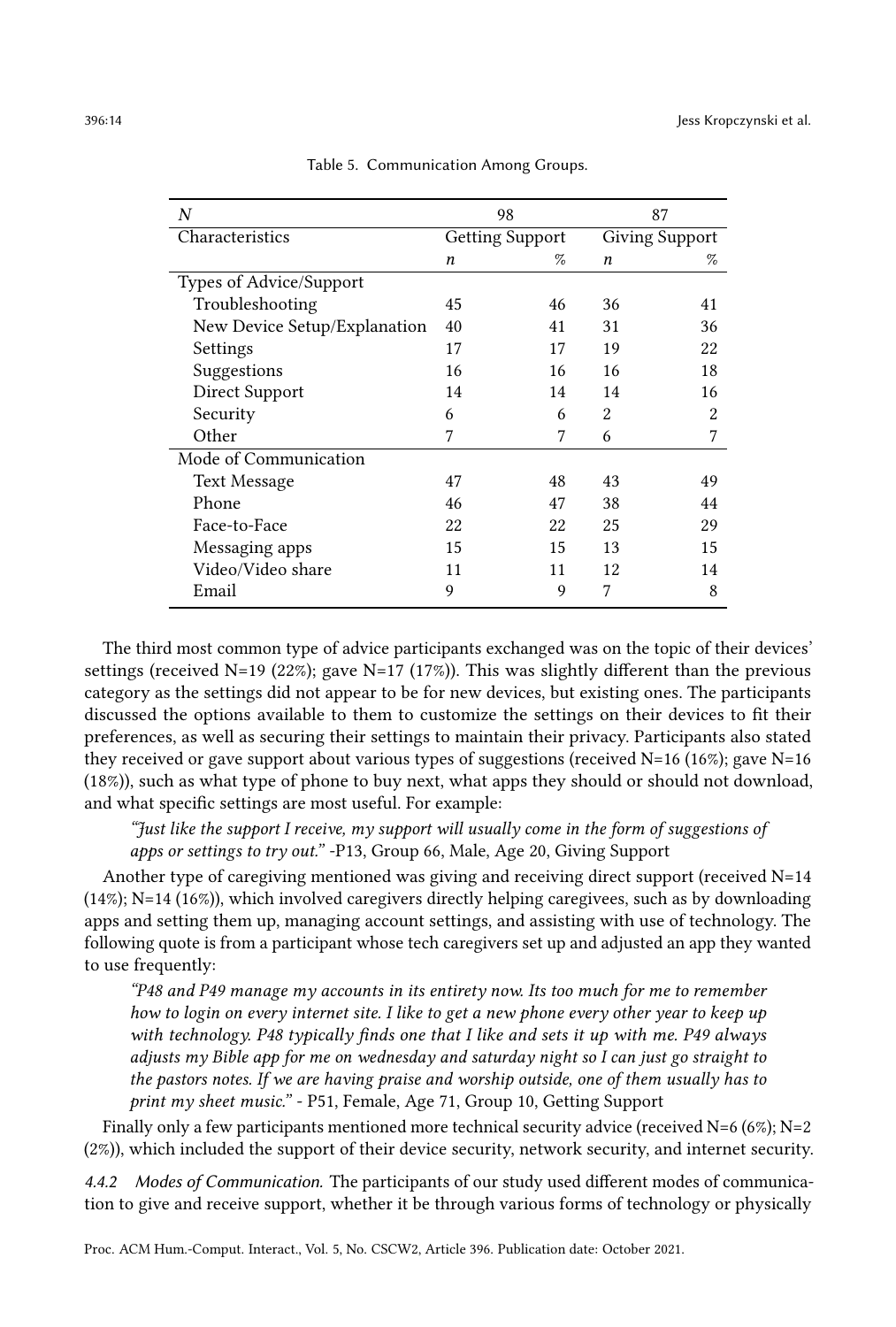face-to-face as described in [Table 5.](#page-13-0) Participants used text messaging (received N=47 (48%); gave N=43 (49%)) and phone calls (received N=46 (47%); gave N=38 (44%)) as their most frequent forms of communication regarding tech caregiving.

"I text or call the girls. I used to call Apple support but they weren't helpful." - P50, Male, Age 69, Group 10, Getting Support

Phone calls were the most common way of communicating with tech caregivers (N=6, 75%) among participants over the age of 65. The following quote explains why this participant chose to call for support.

"I would usually call them to better explain my issue and better understand their help." - P110, Female, Age 21, Group I, Getting Support

Participants did not always use technology to communicate with their group members; they also spoke to one another face-to-face (received  $N=22$  (22%); gave  $N=25$  (29%)). These encounters often happened when group members lived in the same household (e.g., parents and children), or, since they had personal relationships, spent time with one another in-person.

Messaging apps were also mentioned (received  $N=15$  (15%); gave  $N=13$  (15%)), which included social media apps such as Facebook Messenger, and other online discussion platforms such as GroupMe or Discord. The messaging apps were not used by any participants over the age of 55 and were primarily used (N=23, 83%) by participants that were under the age of 25, who were also more likely to use these apps in their day-to-day lives. Participants less frequently used video/video share (received N=11 (11%); gave N=12 (14%)), such as FaceTime or Skype video. Video share was included in this category as some participants mentioned sharing the contents of their screen to their group members through an online program (such as TeamViewer) to receive and offer their support visually. However, only participants under the age of 25 utilized this method:

"If needed by sharing their screen either through a program like discord or teamviewer." - P25, Group 63, Male, Age 20, Giving Support

The participants were able to contact the other members in their tech caregiving group for support through a combination of different modes of communication, and they often used more than just one. However, a consistent theme in these modes of communication is that they were not integrated into the technologies in which caregivees were seeking support, but instead through whatever platforms were regularly used by group members for communication. Therefore, coordination had to occur informally outside of the technology platforms they were discussing.

### 5 DISCUSSION

The aim of our study was to examine the phenomenon of tech caregiving for digital security and privacy, examining whether and how such care can contribute to a collective ability to manage security and privacy among small groups of trusted people. Overall, we did find evidence that people give and receive care that was related to security and privacy management, but that was a part of a broader range of support related to an individual's devices and settings. Thus, while our measures are still specific to security and privacy, many of our results can contribute to the more general literature on tech care, with deeper understanding of the characteristics of caregivers and caregivees, the kinds of support given and received, and the modes in which it is given. Below, we further discuss our findings with respect to our original research questions, then continue with the implications and limitations of our study.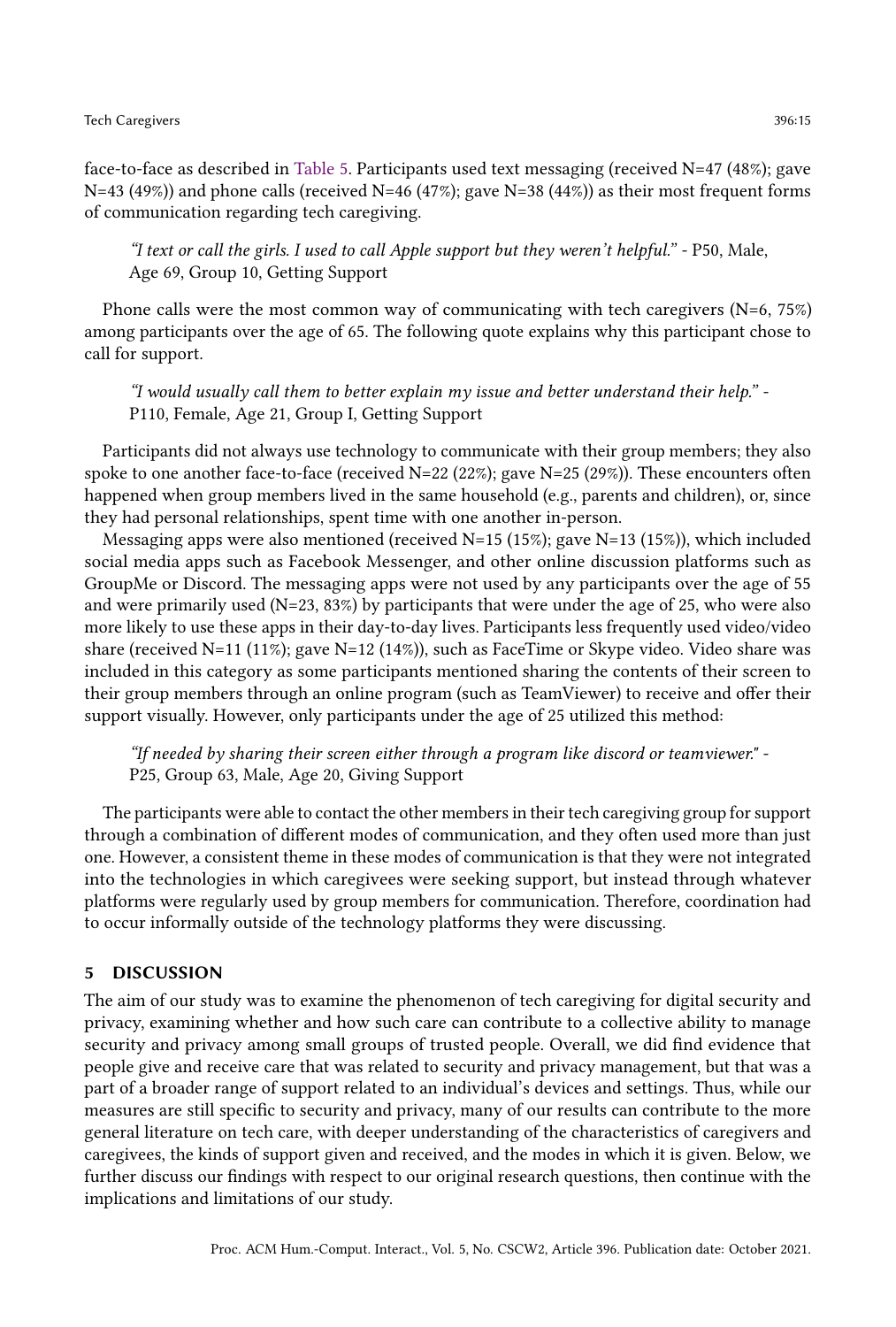### 5.1 Tech Caregiving Roles and Impacts on Communities

5.1.1 Unique Characteristics of Tech Caregivers and Caregivees. One of our novel findings was that the role of caregiver or caregivee was more fluid than we expected; respondents could play both roles, and both give and receive tech care. We also confirmed Chouhan et al.'s results [\[13\]](#page-21-4) that family, friends, and co-workers are members of a user's trusted community for giving and receiving this care. In studying participants' socio-demographic characteristics for RQ1, we found several ways that tech caregivers' differed from tech caregivees. We found that older adults tend to be tech caregivees, whereas younger adults are more likely to be tech caregivers. These results confirm findings from prior literature [\[14,](#page-21-7) [17,](#page-21-18) [24,](#page-21-19) [29\]](#page-21-8) that older adults tend to need care and younger generations often tend to be the key person to provide tech support to their families. However, our results also show that younger people benefit from tech caregiving as many of the tech caregivees in our sample were emerging adults.

On the other hand, we found little evidence of any significant difference between tech caregivers and tech caregivees in terms of gender. Franz et al. [\[24\]](#page-21-19) similarly reported that age rather than gender was a significant factor in providing or seeking tech support. Therefore, tech caregiving research needs to encompass all ages, rather than focusing on just the young or old, as same-aged peers can also support one another.

Yet we did not find any significant difference between the two in terms of the community-level factors (i.e., community belonging and community collective efficacy). It is possible that caregivers can act as equalizers and their presence in the groups is sufficient to contribute to the groups' community-level factors. Further research is needed to investigate this possibility.

5.1.2 Tech Caregivers Role in Community Collective Efficacy. We utilized a path model to investigate the relationship among our individual and community measures. Our primary findings affirmed that community belonging was the only factor that predicted the community collective efficacy out of all the variables. This is similar to Carroll et al.'s study [\[11\]](#page-20-3) in another domain, who found a strong correlation between community belonging and community collective efficacy.

Yet, there were still relationships amongst other variables. Interestingly, the number of tech caregivees that tech caregivers assisted played a central role and related to all of our constructs (self-efficacy, power use, and community belonging), except for community collective efficacy. Tech caregivers who helped more tech caregivees reported higher self-efficacy and power usage. One explanation is that people relied more heavily on those with more proficiency. It is also possible that their tendency to help more individuals would expose them to more trouble shooting situations and therefore increase their technology competencies and power use. Furthermore, we found that power users who provide care to more caregivees experience a higher sense of community belonging. Again, there could be multiple explanations for this. Those with higher community belonging may be willing to help more people. Alternatively, being asked for help by more people could lead to a greater sense of community for the caregiver.

Our study highlights the importance of community belonging when building community collective efficacy for privacy and security. Therefore, to better understand the dynamics behind community collective efficacy, future research should seek other factors that contribute to building a strong sense of community belonging or community collective efficacy. One possible way to increase community belonging is to encourage tech caregivers to help a larger number of tech caregivees in their groups. Another possible way is to make sure that community members have strong ties to one another, such as engaging groups to carry out shared computing-related tasks. We believe further research with populations of more varied levels of tech expertise and community engagement will be useful to get an in-depth insight into the correlations among all these factors.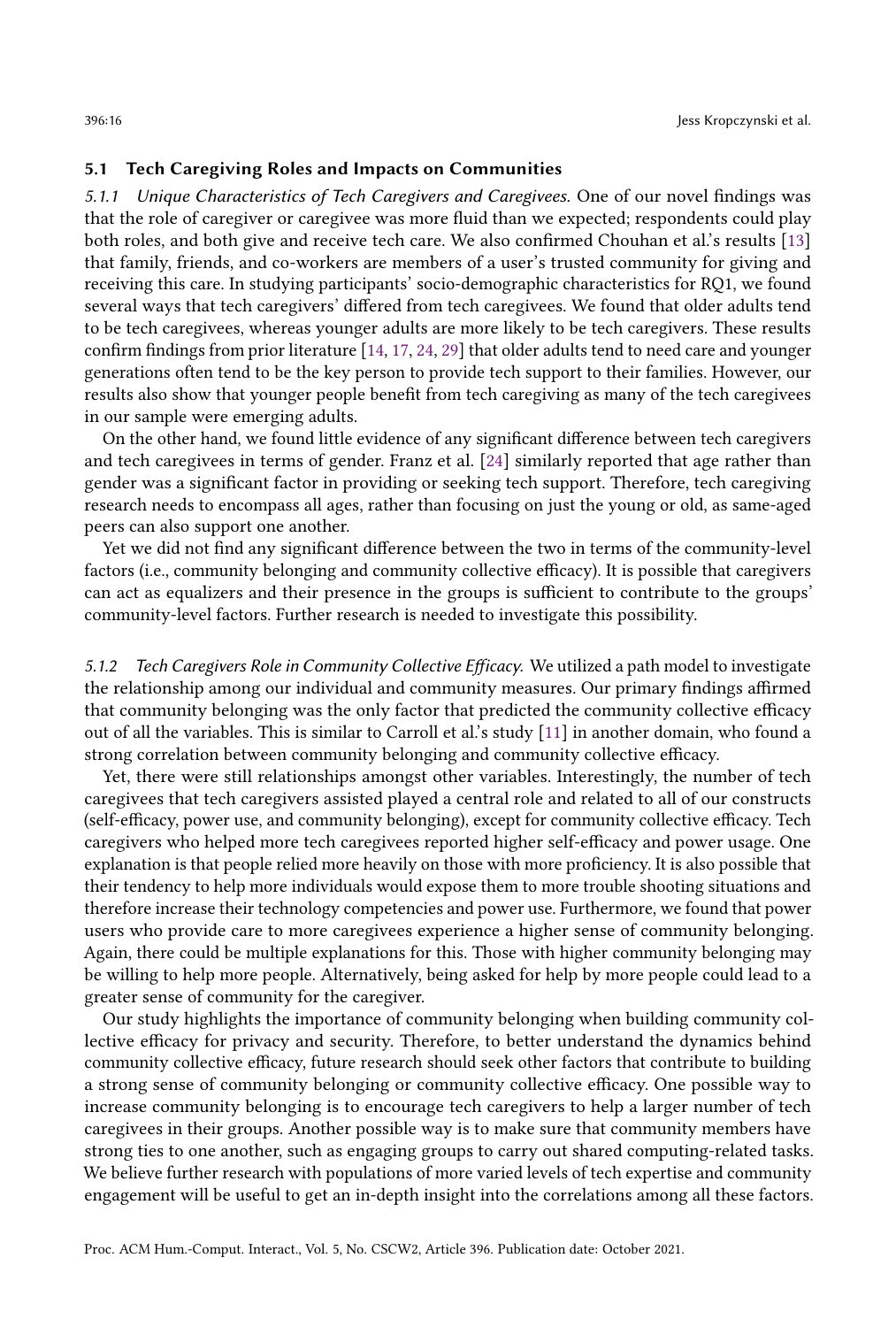Additionally, the majority of our participant groups reported more than one tech caregiver, and thus future work should explore whether having multiple caregivers further modulates the effects found in our model. As a post-hoc analysis, we modeled the number of caregivers a caregivee has in addition to the effects reported in [Figure 1.](#page-11-0) The only significant effect we found was that having more caregivers moderates the relationship between self-efficacy and power use ( $b = 0.292$ ,  $p < .001$ ), such that having more tech caregivers strengthens the positive relationship between these two variables. Thus, now that our work uncovered that a multi-tech caregiver phenomenon exists, we encourage further exploration as to whether having multiple tech caregivers can lead to better privacy and security outcomes.

In general, future studies should consider a larger sample size to increase the the power for detecting more nuanced effects. For example, we explored the 3-way interaction between tech caregiving, self-efficacy, and community collective efficacy as shown in [Figure 3.](#page-16-0) While we did not have enough power to detect statistical significance for this 3-way interaction effect, the patterns in this graph are noteworthy. First, the relationship between self-efficacy and community collective efficacy is generally positive for both tech caregivers and caregivees on both sides of the graph. This makes logical sense. Similarly, on the left side of [Figure 3,](#page-16-0) we see what would be expected from an individualistic perspective; when operating as individuals (i.e, low community belonging), tech caregivers have higher levels of self-efficacy and relatively higher levels of community collective efficacy than caregivees. However, on the right, this pattern flips. When participants act collectively (i.e., reporting a strong sense of community belonging) tech caregivees actually report higher levels of community collective efficacy than tech caregivers, even when they report low levels of self-efficacy. In a sense, it seems like having a sense of community in a network with someone who acts as a tech caregiver could bolster the confidence levels of caregivees in making collective decisions about digital privacy and security while essentially bringing down the collective average for tech caregivers. Greater statistical power could confirm the significance of these relationships.

<span id="page-16-0"></span>

Fig. 3. The three-way interaction (non-significant)

5.1.3 Provision of Support by Tech Caregivers. In RQ3, our findings gave us a broad understanding of how tech caregivers and tech caregivees communicate with each other. Tech caregiving is not continuous, and support for security and privacy is not separate. Caregiving appears to happen at particular moments, especially during set-up or when problems occur The fact that participants may not continuously ask for support for their everyday technology use could be attributed to multiple sources, such as caregivers' growing reluctance to provide constant support [\[3\]](#page-20-1), or caregivees'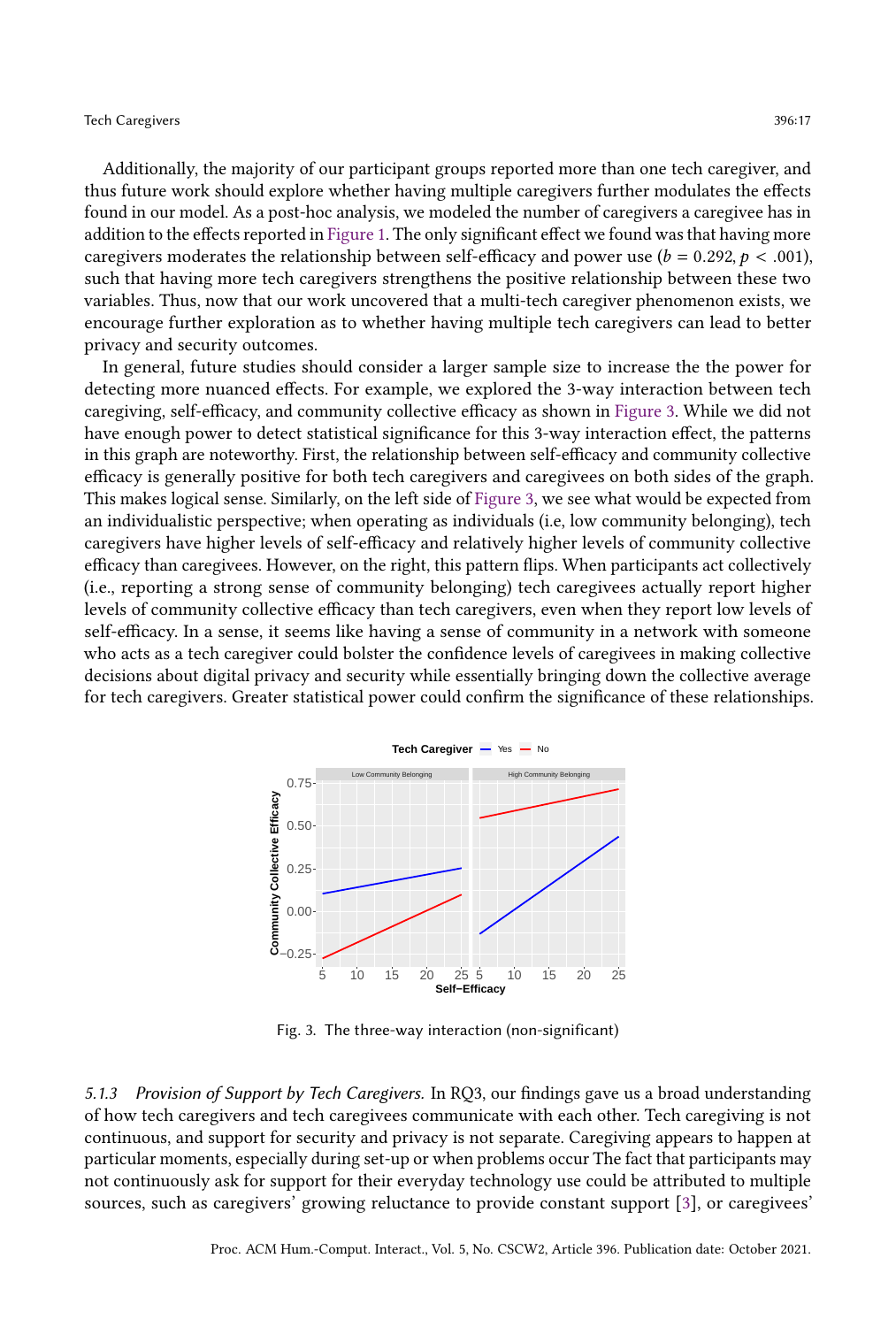hesitation to bother caregivers [\[50\]](#page-22-18). Previous research [\[3,](#page-20-1) [40\]](#page-22-8) has found that participants' motivation to provide help to others wanes over time. Thus, our findings point to the need for additional research on methods to ensure tech caregivers' sustained engagement over time.

Further, we learned from our results that tech caregivees seek support and advice through a variety of communication modes, but they most commonly provided tech caregiving through phone calls and text messages. Since tech caregiving groups were not predominantly family members who lived together physically, the participants had to rely on communicating through technology and they were not always able to have face-to-face interactions. Therefore, we need further studies to improve the quality of tech care by designing in-system support mechanisms (e.g., mobile phones, computers, applications) that facilitate these types of seamless communication support. It is important to consider the form the new facilitation takes, as the participants' age affected what mode of communication they used the most. Since the older population most frequently used their phones or face-to-face interactions, while younger participants used other communications, like messaging apps and video share, it is important to design mechanisms that users of all ages will be comfortable using. Paul and Stegbauer [\[39\]](#page-22-19) explained the growing digital divide between the older and younger generations. As suggested by their research, it is essential to offer tools tailored to specific generations to avoid gaps in tech caregiving to particular age groups.

# 5.2 Implications for Supporting Tech Caregiving

In this subsection we discuss the implications of our results for tech caregiving, which we believe may be applicable beyond the domain of security and privacy care.

5.2.1 Enhance Community Belonging. Our work highlights the importance of community belonging in the collaborative management of privacy and security, and confirms this finding from other studies. This suggests the potential usefulness of mechanisms that strengthen the community, either prior to tech care or as a part of tech care. We recommend that tools designed to support tech care also work to build community belonging among members, or target groups of users that have established strong bonds. Future research will be needed to examine how to build community as a part of tech care. For example, previous research has shown that when local communities engage with one another using online social networks, community belonging is an outcome of these interactions [\[30\]](#page-21-20). By supporting tech care through more visible, group-level interactions, rather than offline 1-on-1 conversations, community belonging may be similarly impacted.

5.2.2 Facilitate In-Technology Support. As seen in [Table 5,](#page-13-0) the primary mode of communication to give and get support utilized text and phone. Due to this finding, we recommend that in-technology support be used when possible to better facilitate tech caregiving rather than having to coordinate through other means. This will involve utilizing the communication technologies users are most familiar with. Additionally, our findings suggested that tech caregiving was not a phenomenon that was exclusive to older adults. Therefore, we need to build technologies that can support a diverse range of tech caregivees, potentially integrating with existing virtual conferencing platforms where we could not only allow audio/video calls, messaging, and computer screen sharing but also offer remote control ability.

5.2.3 Support Reciprocity and Multiple Relationships. A novel finding of our study is the varied relationships between caregiver and caregivee: community members may help more than one person, a person may have more than one caregiver, and caregiving can even be reciprocal. Most of the groups  $(N=14, 70%)$  reported that they had two or more tech caregivers, and although the majority of tech caregiving relationships were asymmetrical in terms of receiving support, we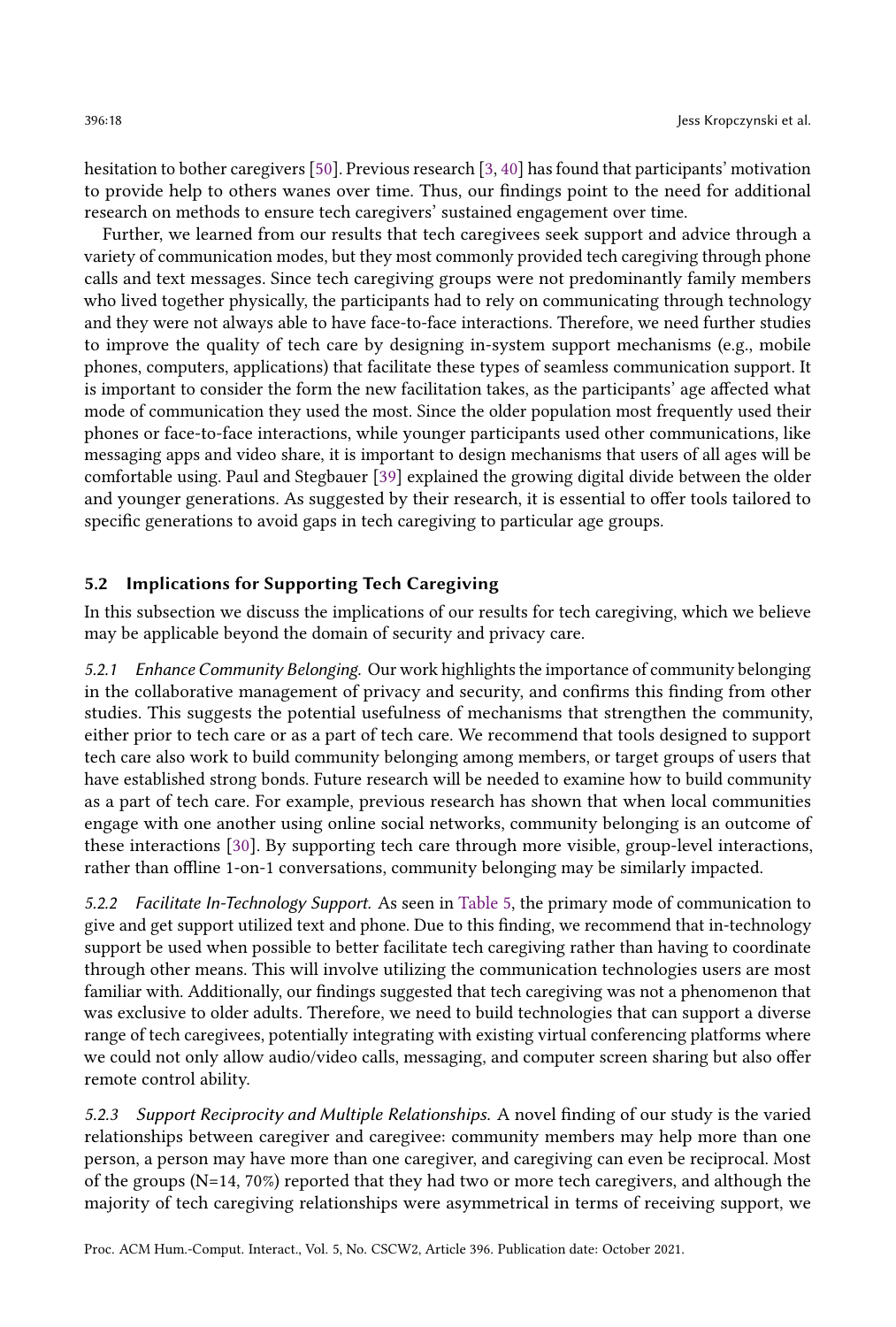found that 13% of these relationships were reciprocated, wherein two participants received tech support from one another. Another insight from our work is that while most tech caregivees are not able to reciprocate tech support, the questions that they raise to tech caregivers may provide opportunities for them to learn more about technology and gain further expertise. We believe that this may be another form of a mutually beneficial relationship. A further area to explore is how current tech caregivees could, by learning through interactions with tech caregivers, become tech caregivers themselves and offer their assistance using the knowledge they have gained. Based on these insights, it is important to be mindful of the potential for these relationships. Tools should not merely consist of uni-directional information sharing, but rather more fluid exchanges of support. These results also suggest that making the caregiving of a community more visible to its members beyond just the two people involved in a particular exchange may allow users to find additional caregivers with different expertise, and users could offer support to more people within their trusted networks. This could also serve to further enhance community belonging.

### 5.3 Implications for Privacy and Security Information Sharing in Communities

The goals of our work are to examine community-based approaches to support users in collectively managing their security and privacy. Yet, in their open-ended response regarding the kinds of tech care they gave, respondents did not discuss much support specific to security and privacy, despite the focus of the entire survey. However, security or privacy management would be a component of much of the care that participants did mention, such as setting up a new device or application and modifying settings. Thus, we believe an important implication of our work for the security and privacy community is to examine how to support and motivate attention to security and privacy as part of the larger process of tech caregiving. One way to support privacy and security tech care is to find ways to call attention to these issues, through nudges or reminders, during the process of tech care. Another is to find ways for tech caregivers to specifically communicate around security and privacy issues with their caregivees. The mobile application proposed by Chouhan et al. for community members to actively discuss and oversee privacy and security issues is an example of this [\[13\]](#page-21-4), and our results indicate that this example could be even more beneficial if integrated into general tech care in some way. Another means is to ensure that tech caregivers have the knowledge and skills to initiate care regarding security and privacy. We can find ways to educate or train tech caregivers on how to have conversations on digital privacy and security, and provide assistance for specific types of security or privacy issues. This would be further enhanced if caregivers can support other caregivers in this regard.

Many of our study participants describe engaging with a tech caregiver when setting up a device for the first time or if there is a problem encountered, but few described patterns of ongoing maintenance. Yet, we believe that security and privacy may need more regular attention that caregivees may not be as aware of or feel they need help with. For example, new types of cyber attacks emerge regularly that caregivees may need to be alerted of, a firmware update improving security may warrant the need to update a device quickly, or a user may have privacy concerns arise that they are not sure can be addressed. Caregivees may also feel overly confident that they are secure after set-up or an issue is resolved, and not consider requesting additional care. Based on this, we recommend that tools that support collaborative privacy and security create mechanisms to nudge tech caregivers to sustain support beyond set up in order to ensure engagement in advice sharing on an on-going basis. However, past work has indicated that motivation to support others in security and privacy management may wane over time [\[3\]](#page-20-1), and thus research needs to examine incentives that can help caregivers with sustained and long term care around security and privacy.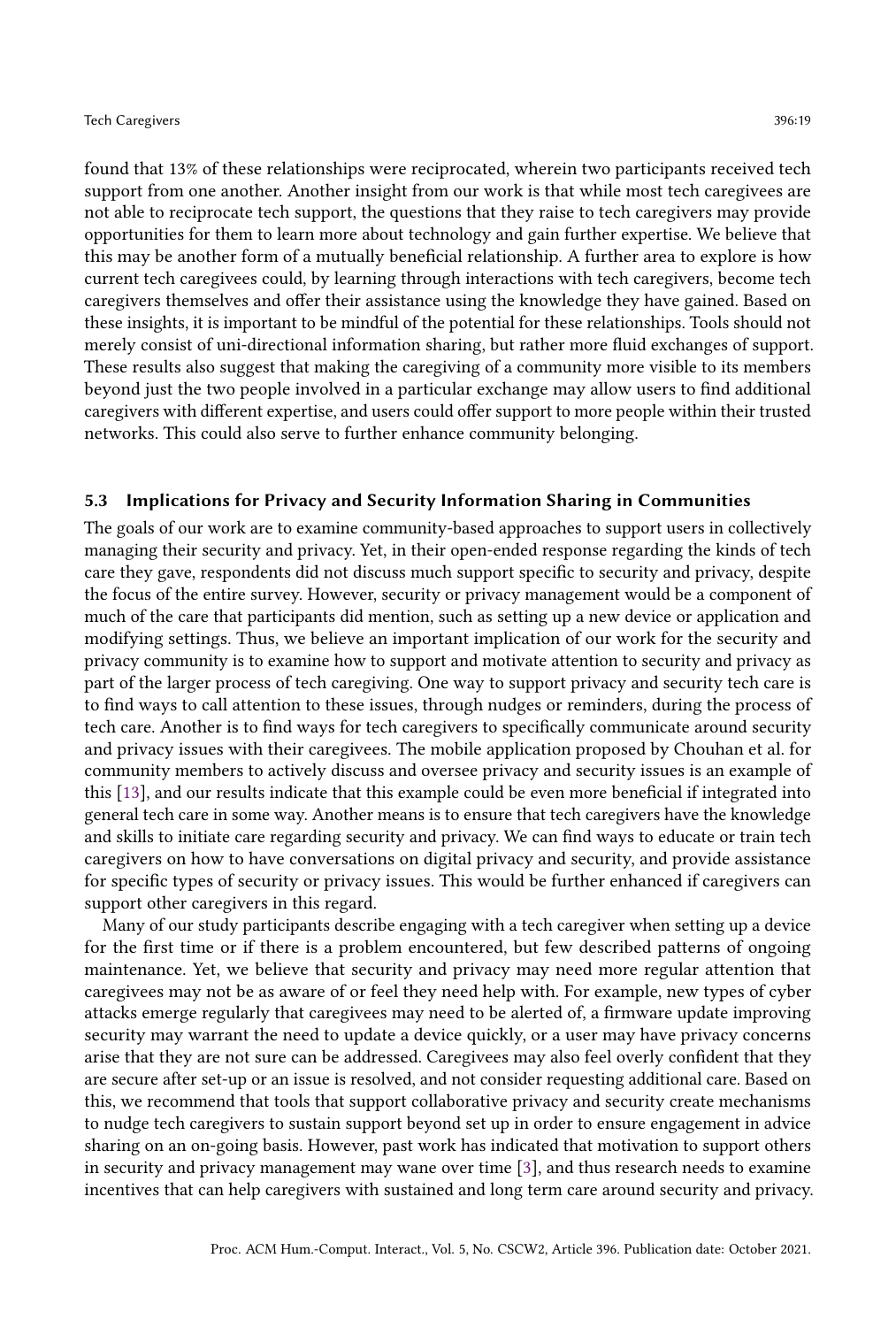### 5.4 Limitations and Future Work

We would like to highlight limitations of our work that should be addressed in future work. First, our sample was skewed toward younger technology users, likely a sampling bias of recruiting college-aged tech caregivers. Further, we found that while tech caregivers in our study reported higher scores on the power user scale than tech caregivees, both groups demonstrated relative comfort with technology. Future research with more varied populations could help understand the influence of different demographic variables and technical expertise on the individual and community-level factors we studied.

Second, we explicitly recruited 5-10 people who knew one another and had at least one person in their group who identified as a tech caregiver. One limitation of this is that each group in our study may not represent a "complete set" of a trusted community members, as the term "community" often has loaded meanings and fuzzy boundaries [\[9\]](#page-20-11). Yet, this sampling method was chosen intentionally because we wanted to understand the community-oriented mechanisms of tech caregiving as defined by our participants, similar to prior privacy work [\[13,](#page-21-4) [47\]](#page-22-5). However, had we recruited groups more generally, we would have been able to study how groups without a tech caregiver compare to groups with one or more tech caregivers. For example, do groups without tech caregivers have significantly lower levels of community collective efficacy than groups who have tech caregivers among their members? This would be a worthy area of exploration in future work. Additionally, we did not account for multi-caregiver networks that could involve caregivers having expertise in different areas and future work may expand into this topic to better understand how this could affect the dynamics of the communities. Finally, future work could also explore the impacts in makeup of one's tech caregiving community, as group of co-workers may support each other differently, with different outcomes, than more informal groups of friends and family.

Another potential limitation of our study was that we allowed participants to self-identify as the tech caregiver, caregivee, or both, in relation to other members of their group. We used this classification in the statistical models presented in this paper. Yet, we noticed that an individual's perceptions did not always match up with their group members' perceptions. Therefore, future research should try to understand why there may have been discrepancies in perceptions of caregiving and caregivee relationships, as well as how these different roles interact with one another. For example, when several caregivers are present, do they interact with each-other? What are the determinant factors for caregivees approaching a specific caregiver? Future studies can contribute to the literature by investigating such research questions.

Finally, an additional limitation is that while the study emphasized privacy and security at the macro-level, the lack of actual discussion about these topics in our micro-level qualitative results was an important and interesting finding of this research. We were concerned that asking only about the privacy and security issues would overly prime the participants in their responses. Yet not asking directly about privacy and security caregiving activities in the open-ended questions may have instead caused a response bias towards general technological issues (e.g., troubleshooting, settings) rather than about privacy and security. Thus, a deeper exploration of the kinds of security and privacy tech care would also be a useful extension of this work. We also believe new methods to capture the transactional process of giving and receiving care would be helpful to deepen our understanding of tech care, particularly related to security and privacy. For instance, a daily diary study may overcome issues with recall bias and give more accurate accounts of day-to-day giving and receiving of tech care.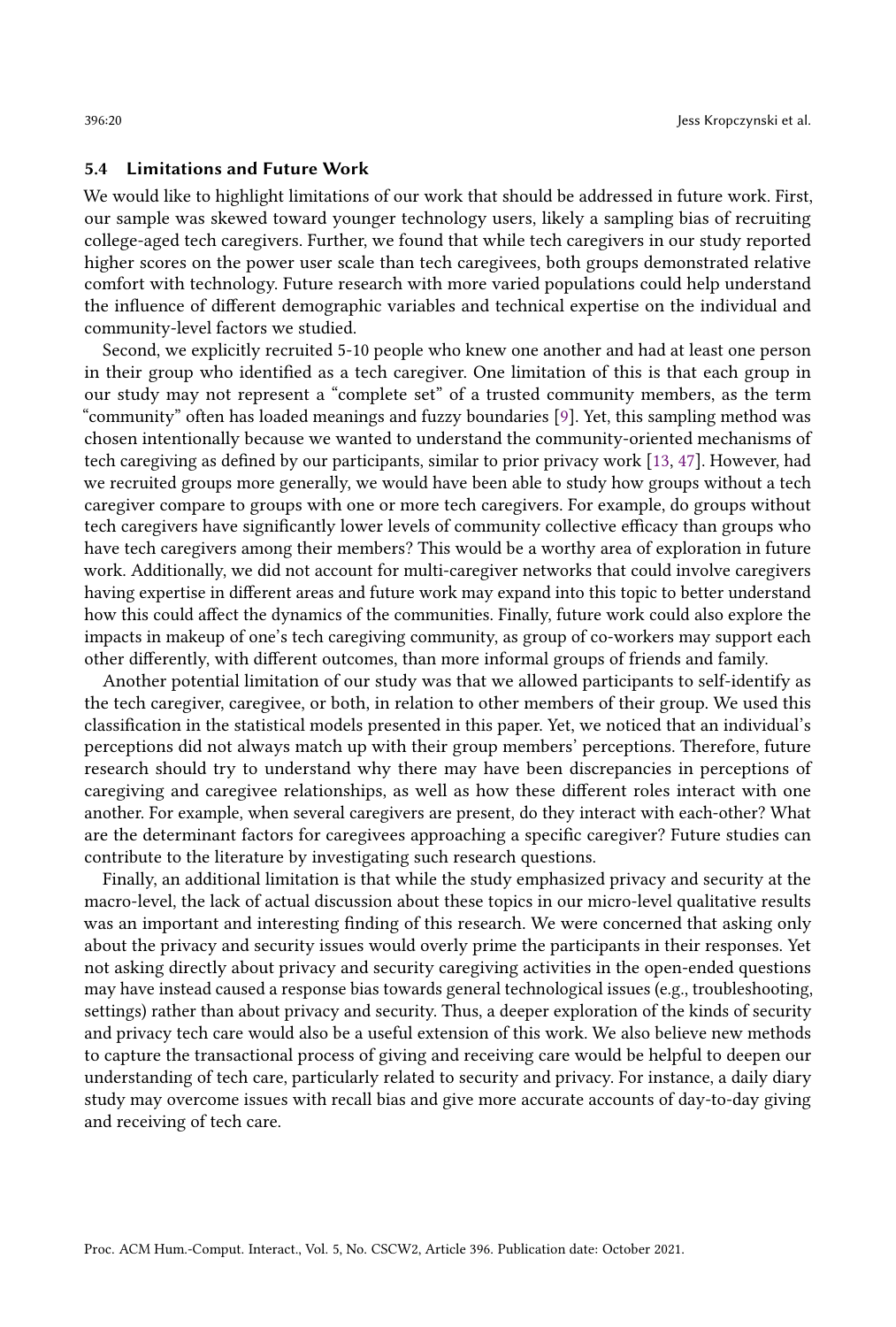# 6 CONCLUSION

Tech caregiving is an important phenomenon of giving and receiving technical support from a trusted community of friends and family. We believe that this phenomenon is useful to examine in the context of social support for security and privacy management. Thus, in this paper, we have examined the perceived capacity of small groups supported by tech caregivers to collectively manage digital privacy and security. Our results highlight unique characteristics of tech caregivers and methods that are employed in small groups to give and get support from them. Overall, our results also illustrate the important role that community belonging plays in supporting community collective efficacy of privacy and security. Based on our findings, we believe focus on supporting and educating tech caregivers may be useful to investigate social privacy and security interventions. We contribute our work as an extension of the discussion on social cybersecurity and collaborative management of privacy and security.

### ACKNOWLEDGMENTS

We would like to thank the individuals who participated in our study. This research was supported by the U.S. National Science Foundation under grants CNS-1814068, CNS-1814110, and CNS-1814439. Any opinion, findings, and conclusions or recommendations expressed in this material are those of the authors and do not necessarily reflect the views of the U.S. National Science Foundation.

### REFERENCES

- <span id="page-20-5"></span>[1] 2019. AT&T Tech Caregivers Poll Preview.
- <span id="page-20-6"></span>[2] 2019. Empowering Tech Caregivers to Tackle Online Safety: AT&T Cyber Aware. [https://about.att.com/pages/](https://about.att.com/pages/cyberaware/ni/blog/tech-caregivers) [cyberaware/ni/blog/tech-caregivers](https://about.att.com/pages/cyberaware/ni/blog/tech-caregivers)
- <span id="page-20-1"></span>[3] Zaina Aljallad, Wentao Guo, Chhaya Chouhan, Christy LaPerriere, Jess Kropczynski, Pamela Wisnewski, and Heather Lipford. 2019. Designing a Mobile Application to Support Social Processes for Privacy (Journal Article) | DOE PAGES. <https://par.nsf.gov/biblio/10097722>
- <span id="page-20-7"></span>[4] Najim Ammari, Almokhtar Ait El Mrabti, Anas Abou El Kalam, and Abdellah Ait Ouahman. 2017. Securing the mobile environment: firewall anti-leak of sensitive data on smartphone. In Proc.of the Second Int'l Conf. on Internet of things, Data and Cloud Computing (ICC '17). ACM, NY, NY, USA, 1–6. <https://doi.org/10.1145/3018896.3036368>
- <span id="page-20-8"></span>[5] Reza Ghaiumy Anaraky, David Cherry, Marie Jarrell, and B Knijnenburg. 2019. Testing a comic-based privacy policy. In The 15th Symp. on Usable Privacy and Security.
- <span id="page-20-0"></span>[6] Brooke Auxier, Lee Rainie, Monica Anderson, Andrew Perrin, Madhu Kumar, and Erica Turner. 2019. Americans and Privacy: Concerned, Confused and Feeling Lack of Control Over Their Personal Information. Pew Research (Nov. 2019). [https://www.pewresearch.org/internet/2019/11/15/americans-and-privacy-concerned-confused-and-feeling](https://www.pewresearch.org/internet/2019/11/15/americans-and-privacy-concerned-confused-and-feeling-lack-of-control-over-their-personal-information/)[lack-of-control-over-their-personal-information/](https://www.pewresearch.org/internet/2019/11/15/americans-and-privacy-concerned-confused-and-feeling-lack-of-control-over-their-personal-information/)
- <span id="page-20-4"></span>[7] Albert Bandura. 1982. Self-efficacy mechanism in human agency. American psychologist 2 (1982), 122.
- <span id="page-20-10"></span>[8] Virginia Braun and Victoria Clarke. 2012. Thematic analysis. In APA handbook of research methods in psychology, Vol 2: Research designs: Quantitative, qualitative, neuropsychological, and biological., Harris Cooper, Paul M. Camic, Debra L. Long, A. T. Panter, David Rindskopf, and Kenneth J. Sher (Eds.). American Psychological Association, Wash., 57–71. <https://doi.org/10.1037/13620-004>
- <span id="page-20-11"></span>[9] Amy Bruckman. 2006. A new perspective on "community" and its implications for computer-mediated communication systems. In CHI '06 Extended Abstracts on Human Factors in Computing Systems (CHI EA '06). ACM, NY, NY, USA, 616–621. <https://doi.org/10.1145/1125451.1125579>
- <span id="page-20-2"></span>[10] J.M. Carroll and D.D. Reese. 2003. Community collective efficacy: structure and consequences of perceived capacities in the Blacksburg Electronic Village. In 36th Annual Hawaii Int'l Conf. on System Sciences, 2003. Proceedings of the. 10 pp.–. <https://doi.org/10.1109/HICSS.2003.1174585>
- <span id="page-20-3"></span>[11] John M. Carroll, Mary Beth Rosson, and Jingying Zhou. 2005. Collective efficacy as a measure of community. In Proc.of the SIGCHI Conf. on Human Factors in Computing Systems (CHI '05). ACM, Portland, Oregon, USA, 1–10. <https://doi.org/10.1145/1054972.1054974>
- <span id="page-20-9"></span>[12] Yunan Chen and Heng Xu. 2013. Privacy management in dynamic groups: understanding information privacy in medical practices. In Proc.of the 2013 Conf. on Computer supported cooperative work - CSCW '13. ACM Press, San Antonio, Texas, USA, 541. <https://doi.org/10.1145/2441776.2441837>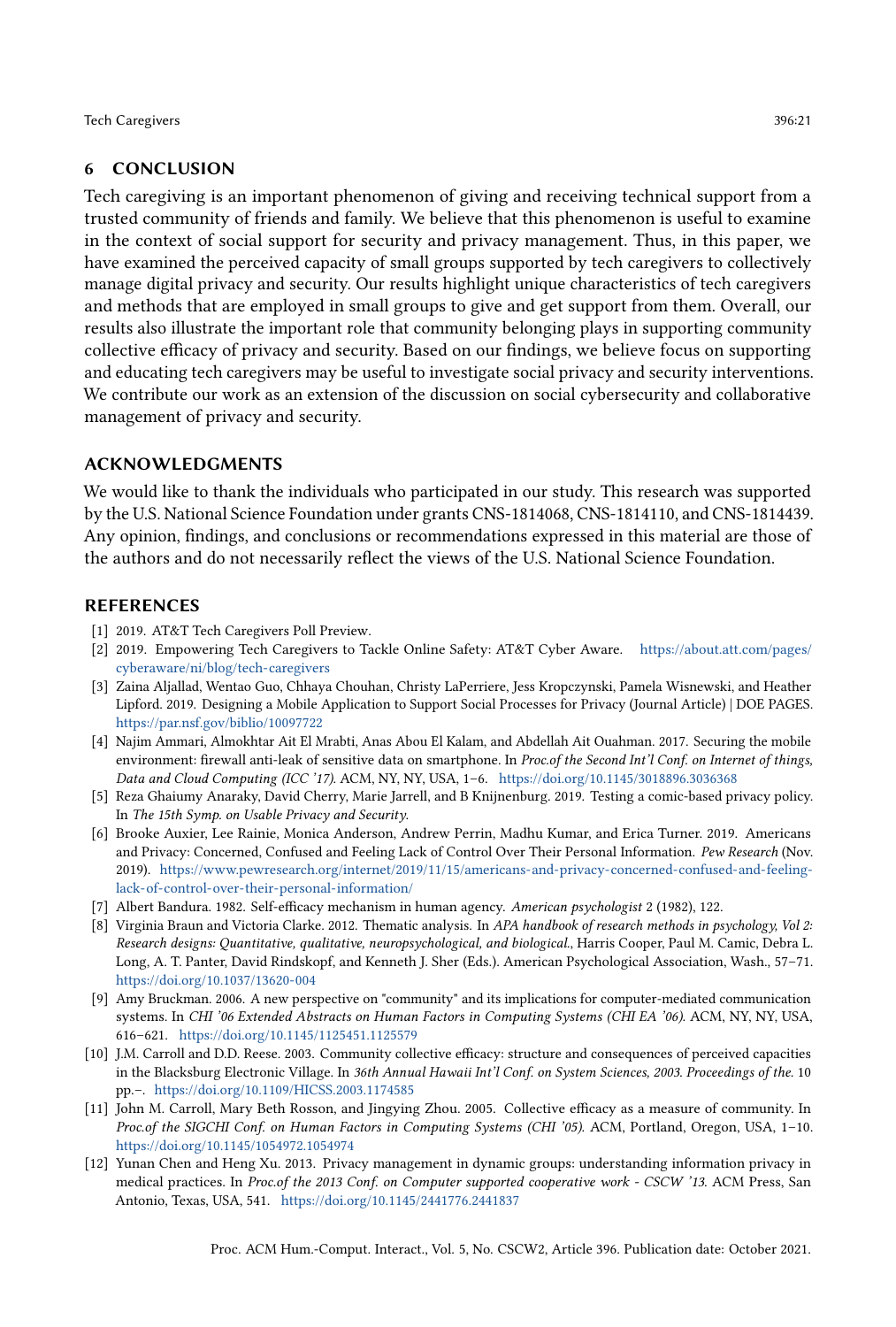- <span id="page-21-4"></span>[13] Chhaya Chouhan, Christy M. LaPerriere, Zaina Aljallad, Jess Kropczynski, Heather Lipford, and Pamela J. Wisniewski. 2019. Co-designing for Community Oversight: Helping People Make Privacy and Security Decisions Together. Proc.of the ACM on Human-Computer Interaction CSCW (Nov. 2019), 1–31. <https://doi.org/10.1145/3359248>
- <span id="page-21-7"></span>[14] Teresa Correa, Joseph D Straubhaar, Wenhong Chen, and Jeremiah Spence. 2015. Brokering new technologies: The role of children in their parents' usage of the internet. New Media & Society 4 (April 2015), 483–500. [https:](https://doi.org/10.1177/1461444813506975) [//doi.org/10.1177/1461444813506975](https://doi.org/10.1177/1461444813506975)
- <span id="page-21-10"></span>[15] Andy Crabtree, Jacki O'Neill, Peter Tolmie, Stefania Castellani, Tommaso Colombino, and Antonietta Grasso. 2006. The practical indispensability of articulation work to immediate and remote help-giving. In Proc.of the 2006 20th anniversary Conf. on Computer supported cooperative work - CSCW '06. ACM Press, Banff, Alberta, Canada, 219. <https://doi.org/10.1145/1180875.1180910>
- <span id="page-21-13"></span>[16] Lee J Cronbach. 1951. Coefficient alpha and the internal structure of tests. psychometrika 3 (1951), 297–334.
- <span id="page-21-18"></span>[17] Sara J. Czaja, Chin Chin Lee, Sankaran N. Nair, and Joseph Sharit. 2008. Older Adults and Technology Adoption. Proc.of the Human Factors and Ergonomics Society Annual Meeting 2 (Sept. 2008), 139–143. [https://doi.org/10.1177/](https://doi.org/10.1177/154193120805200201) [154193120805200201](https://doi.org/10.1177/154193120805200201) Publisher: SAGE Publications Inc.
- <span id="page-21-0"></span>[18] Sauvik Das, Tiffany Hyun-Jin Kim, Laura A. Dabbish, and Jason I. Hong. 2014. The effect of social influence on security sensitivity. In Proc.of the Tenth USENIX Conf. on Usable Privacy and Security (SOUPS '14). USENIX Association, Menlo Park, CA, 143–157.
- <span id="page-21-1"></span>[19] Sauvik Das, Adam D.I. Kramer, Laura A. Dabbish, and Jason I. Hong. 2014. Increasing Security Sensitivity With Social Proof: A Large-Scale Experimental Confirmation. In Proc.of the 2014 ACM SIGSAC Conf. on Computer and Communications Security (CCS '14). ACM, Scottsdale, Arizona, USA, 739–749. <https://doi.org/10.1145/2660267.2660271>
- <span id="page-21-12"></span>[20] Sauvik Das, Adam D.I. Kramer, Laura A. Dabbish, and Jason I. Hong. 2015. The Role of Social Influence in Security Feature Adoption. In Proc.of the 18th ACM Conf. on Computer Supported Cooperative Work & Social Computing (CSCW '15). ACM, Vancouver, BC, Canada, 1416–1426. <https://doi.org/10.1145/2675133.2675225>
- <span id="page-21-16"></span>[21] Ben A Deyi, Andrzej S Kosinski, and Steve M Snapinn. 1998. Power considerations when a continuous outcome variable is dichotomized. Journal of biopharmaceutical statistics 2 (1998), 337-352.
- <span id="page-21-6"></span>[22] Paul Dourish, Rebecca E. Grinter, Jessica Delgado de la Flor, and Melissa Joseph. 2004. Security in the wild: user strategies for managing security as an everyday, practical problem. Personal and Ubiquitous Computing (2004). <https://doi.org/10.1007/s00779-004-0308-5>
- <span id="page-21-2"></span>[23] Adrienne Porter Felt, Elizabeth Ha, Serge Egelman, Ariel Haney, Erika Chin, and David Wagner. 2012. Android permissions: user attention, comprehension, and behavior. In Proc.of the Eighth Symp. on Usable Privacy and Security (SOUPS '12). ACM, NY, NY, USA, 1–14. <https://doi.org/10.1145/2335356.2335360>
- <span id="page-21-19"></span>[24] Rachel L. Franz, Leah Findlater, Barbara Barbosa Neves, and Jacob O. Wobbrock. 2019. Gender and Help Seeking by Older Adults When Learning New Technologies. In The 21st Int'l ACM SIGACCESS Conf. on Computers and Accessibility (ASSETS '19). ACM, NY, NY, USA, 136–142. <https://doi.org/10.1145/3308561.3353807>
- <span id="page-21-15"></span>[25] David Gefen, Edward E Rigdon, and Detmar Straub. 2011. Editor's comments: an update and extension to SEM guidelines for administrative and social science research. *Mis Quarterly* (2011), iii–xiv.
- <span id="page-21-9"></span>[26] Rebecca E. Grinter, W. Keith Edwards, Mark W. Newman, and Nicolas Ducheneaut. 2005. The Work to Make a Home Network Work. In ECSCW 2005, Hans Gellersen, Kjeld Schmidt, Michel Beaudouin-Lafon, and Wendy Mackay (Eds.). Springer-Verlag, Berlin/Heidelberg, 469–488. [https://doi.org/10.1007/1-4020-4023-7\\_24](https://doi.org/10.1007/1-4020-4023-7_24)
- <span id="page-21-17"></span>[27] Li-tze Hu and Peter M Bentler. 1999. Cutoff criteria for fit indexes in covariance structure analysis: Conventional criteria versus new alternatives. Structural equation modeling: a multidisciplinary journal 1 (1999), 1-55.
- <span id="page-21-3"></span>[28] Patrick Gage Kelley, Lorrie Faith Cranor, and Norman Sadeh. 2013. Privacy as part of the app decision-making process. In Proc.of the SIGCHI Conf. on Human Factors in Computing Systems (CHI '13). ACM, NY, NY, USA, 3393–3402. <https://doi.org/10.1145/2470654.2466466>
- <span id="page-21-8"></span>[29] Sara Kiesler, Bozena Zdaniuk, Vicki Lundmark, and Robert Kraut. 2000. Troubles With the Internet: The Dynamics of Help at Home. Human–Computer Interaction 4 (Dec. 2000), 323–351. [https://doi.org/10.1207/S15327051HCI1504\\_2](https://doi.org/10.1207/S15327051HCI1504_2)
- <span id="page-21-20"></span>[30] Yong-Chan Kim, Euikyung Shin, Ahra Cho, Eunjean Jung, Kyungeun Shon, and Hongjin Shim. 2019. SNS dependency and community engagement in urban neighborhoods: The moderating role of integrated connectedness to a community storytelling network. Communication Research 1 (2019), 7–32.
- <span id="page-21-5"></span>[31] Jess Kropczynski, Zaina Aljallad, Nathan Jeffrey Elrod, Heather Lipford, and Pamela J. Wisniewski. 2021. Towards Building Community Collective Efficacy for Managing Digital Privacy and Security within Older Adult Communities. Proc.of the ACM on Human-Computer Interaction CSCW3 (Jan. 2021), 1–27. <https://doi.org/10.1145/3432954>
- <span id="page-21-14"></span>[32] Michael Lewis-Beck, Alan E Bryman, and Tim Futing Liao. 2003. The Sage encyclopedia of social science research methods. Sage Publications.
- <span id="page-21-11"></span>[33] Nora McDonald, Alison Larsen, Allison Battisti, Galina Madjaroff, Aaron Massey, and Helena Mentis. 2020. Realizing Choice: Online Safeguards for Couples Adapting to Cognitive Challenges. In Sixteenth Symp. on Usable Privacy and Security (SOUPS 2020). USENIX Association, 99–110. <https://www.usenix.org/Conf./soups2020/presentation/mcdonald>

Proc. ACM Hum.-Comput. Interact., Vol. 5, No. CSCW2, Article 396. Publication date: October 2021.